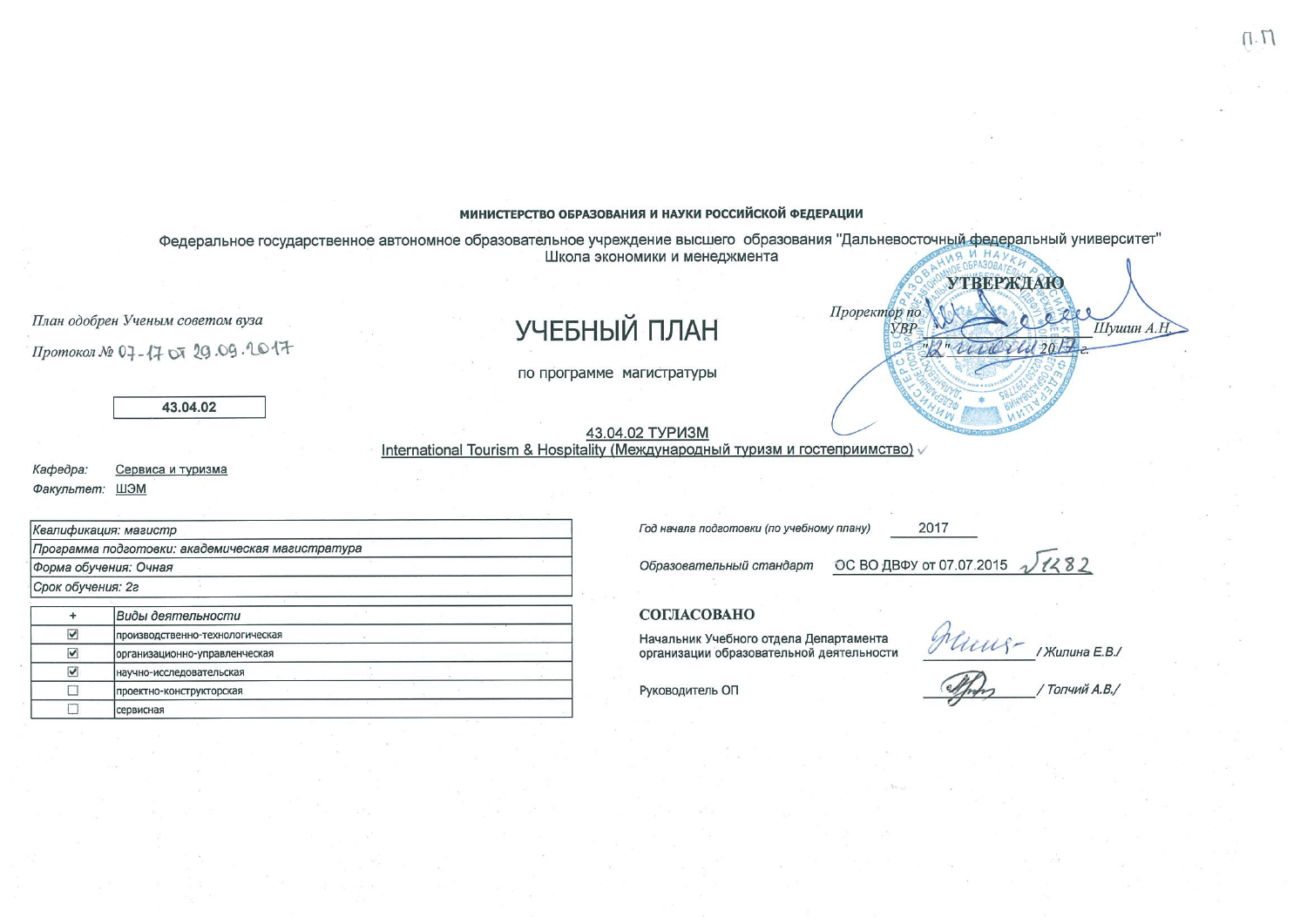## Календарный учебный график

| Нед |  |  |  |  |  |  |  |  |  |  |  |  |  |  |  |  |  |  |  |  |  |  |  |  |  | 10   11   12   13   14   15   16   17   18   19   20   21   22   23   24   25   26   27   28   39   30   31   32   33   34   35   36   37   38   39   40   41   42   43   44   45   46   47   48   49   50   51   52 |  |
|-----|--|--|--|--|--|--|--|--|--|--|--|--|--|--|--|--|--|--|--|--|--|--|--|--|--|----------------------------------------------------------------------------------------------------------------------------------------------------------------------------------------------------------------------|--|
|     |  |  |  |  |  |  |  |  |  |  |  |  |  |  |  |  |  |  |  |  |  |  |  |  |  |                                                                                                                                                                                                                      |  |
|     |  |  |  |  |  |  |  |  |  |  |  |  |  |  |  |  |  |  |  |  |  |  |  |  |  |                                                                                                                                                                                                                      |  |

## Сводные данные

|           |                                                                                                          |    | Kypc 1         |                                         |                | Kypc 2       |    | <b>Итого</b>   |
|-----------|----------------------------------------------------------------------------------------------------------|----|----------------|-----------------------------------------|----------------|--------------|----|----------------|
|           |                                                                                                          |    |                | сем. 1 сем. 2 Всего сем. 3 сем. 4 Всего |                |              |    |                |
|           | Теоретическое обучение и<br>рассредоточенные практики                                                    | 18 | 18             | 36                                      | 16             |              | 16 | 52             |
| Э         | Экзаменационные сессии                                                                                   | 3  | 3              | 6                                       | 4              |              | 4  | 10             |
| П         | Производственная практика                                                                                |    | $\overline{2}$ | $\overline{2}$                          | $\overline{2}$ | 16           | 18 | 20             |
| Д         | Защита выпускной квалификационной<br>работы, включая подготовку к<br>процедуре защиты и процедуру защиты |    |                |                                         |                | 4            | 4  | $\overline{4}$ |
| К         | Каникулы                                                                                                 | 2  | 6              | 8                                       | $\overline{2}$ | 8            | 10 | 18             |
| каникулы) | Продолжительность обучения □<br>(не включая нерабочие праздничные дни и                                  |    | более 39 нед   |                                         |                | более 39 нед |    |                |
| Итого     |                                                                                                          | 23 | 29             | 52                                      | 24             | 28           | 52 | 104            |
|           | Студентов                                                                                                |    | 20             |                                         |                |              |    |                |
| Групп     |                                                                                                          |    | $\mathbf{1}$   |                                         |                |              |    |                |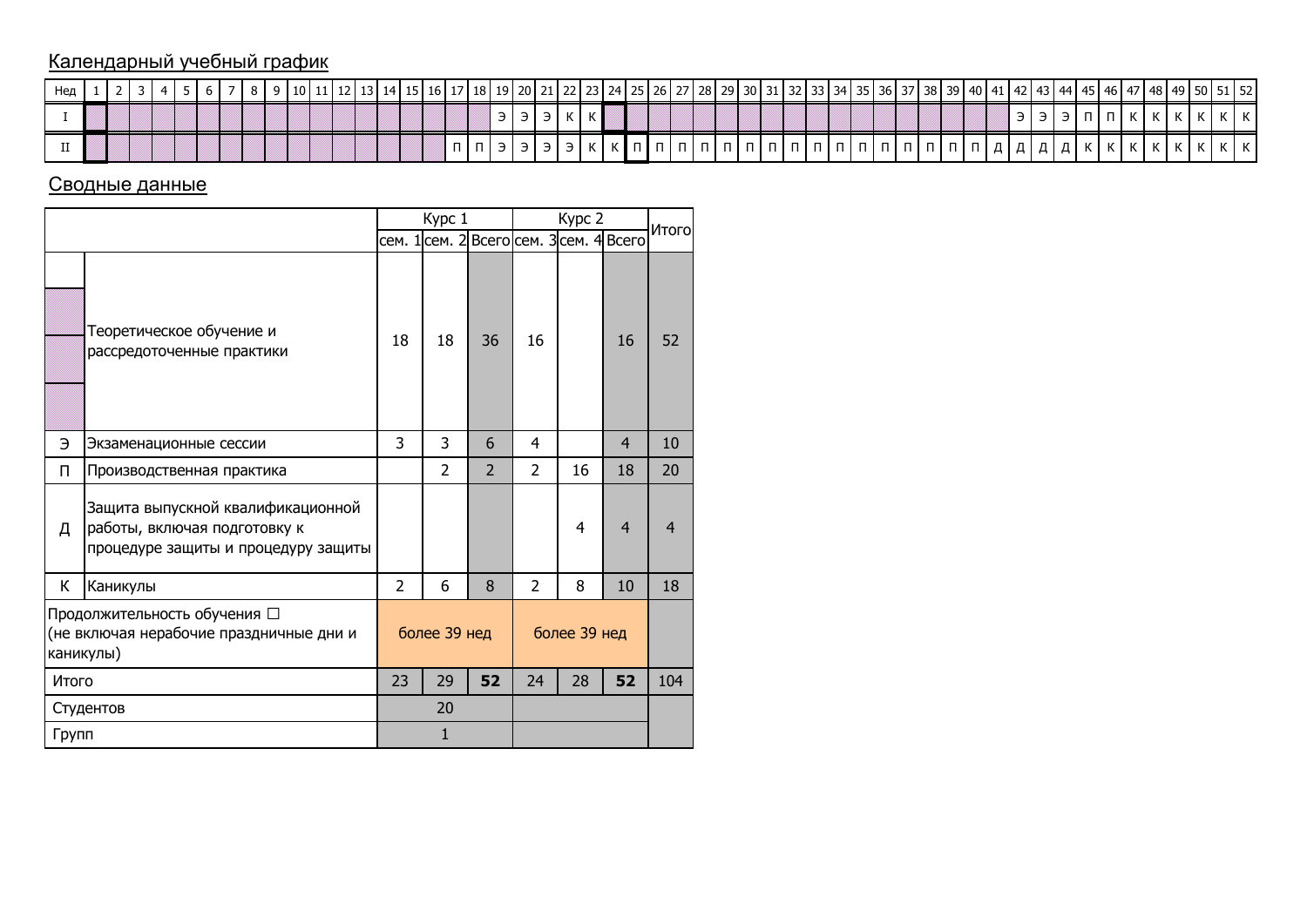|                            |                                                                                                                                                                                                                        |                         | Форма контроля          |                         | 3.e.                    |                         |        |                      |             | Итого акад.часов |     |              |                |                         |     |     |     |              |     |              |     | Kypc 1       |                         |     |     |     |              |            |              |     |              |
|----------------------------|------------------------------------------------------------------------------------------------------------------------------------------------------------------------------------------------------------------------|-------------------------|-------------------------|-------------------------|-------------------------|-------------------------|--------|----------------------|-------------|------------------|-----|--------------|----------------|-------------------------|-----|-----|-----|--------------|-----|--------------|-----|--------------|-------------------------|-----|-----|-----|--------------|------------|--------------|-----|--------------|
|                            |                                                                                                                                                                                                                        |                         |                         |                         |                         |                         |        |                      |             |                  |     |              |                |                         |     |     |     | Сем. 1       |     |              |     |              |                         |     |     |     | Сем. 2       |            |              |     |              |
| Индекс                     | Наименование                                                                                                                                                                                                           | Экза<br>мен             | Зачет                   | Зачет<br>с оц.          | Экспер<br>тное          | Факт                    | в з.е. | Часов Экспер<br>тное | По<br>плану | Контак<br>т часы | CP  | Конт<br>роль | Интер<br>часы  | з.е.                    | Лек | Лаб | Пр  | Пр<br>интер. | KCP | Консу<br>ЛЬТ | CP  | Конт<br>роль | з.е.                    | Лек | Лаб | Пр  | Пр<br>интер. | <b>KCP</b> | Консу<br>ЛЬТ | CP  | Конт<br>роль |
| Блок 1.Дисциплины (модули) |                                                                                                                                                                                                                        |                         |                         |                         |                         |                         |        |                      |             |                  |     |              |                |                         |     |     |     |              |     |              |     |              |                         |     |     |     |              |            |              |     |              |
| Базовая часть              |                                                                                                                                                                                                                        |                         |                         |                         |                         |                         |        |                      |             |                  |     |              |                |                         |     |     |     |              |     |              |     |              |                         |     |     |     |              |            |              |     |              |
| <b>51.6.01</b>             | Global Research Communication (Глобальная научная<br>(оммуникация                                                                                                                                                      |                         | $\overline{\mathbf{3}}$ |                         | 3                       | 3                       | 36     | 108                  | 108         | 72               | 36  |              |                |                         |     |     |     |              |     |              |     |              |                         |     |     |     |              |            |              |     |              |
| Б1.Б.02                    | Critical Thinking and Research (Критическое<br>мышление и исследования)                                                                                                                                                | $\mathbf{1}$            |                         |                         | 5                       | -5                      | 36     | 180                  | 180         | 84               | 60  | 36           |                | 5                       | 14  |     | 34  |              | 36  |              | 60  | 36           |                         |     |     |     |              |            |              |     |              |
| Б1.Б.03                    | Economics and Management: Adaptation Course<br>Экономика и управление: адаптационный курс)                                                                                                                             | $\mathbf{1}$            |                         |                         | - 5                     | -5                      | 36     | 180                  | 180         | 72               | 72  | 36           |                | 5                       | 18  |     | 36  |              | 18  |              | 72  | 36           |                         |     |     |     |              |            |              |     |              |
| Б1.Б.04                    | Hospitality and Tourism Planning and Management<br>(Планирование в туризме и гостеприимстве)                                                                                                                           | $\overline{\mathbf{3}}$ |                         |                         | 6                       | 6                       | 36     | 216                  | 216         | 72               | 108 | 36           | 18             |                         |     |     |     |              |     |              |     |              |                         |     |     |     |              |            |              |     |              |
|                            |                                                                                                                                                                                                                        |                         |                         |                         | 19                      | 19                      |        | 684                  | 684         | 300              | 276 | 108          | 18             | 10                      | 32  |     | 70  |              | 54  |              | 132 | 72           |                         |     |     |     |              |            |              |     |              |
| Вариативная часть          |                                                                                                                                                                                                                        |                         |                         |                         |                         |                         |        |                      |             |                  |     |              |                |                         |     |     |     |              |     |              |     |              |                         |     |     |     |              |            |              |     |              |
| <b>51.B.01</b>             | Econometrics (Эконометрика)                                                                                                                                                                                            |                         |                         |                         | 3                       | 3                       | 36     | 108                  | 108         | 54               | 18  | 36           | 12             | 3                       | 12  | 12  | 12  | 12           | 18  |              | 18  | 36           |                         |     |     |     |              |            |              |     |              |
|                            | Tourism Market of Asian Pasific Countries (Туристский                                                                                                                                                                  |                         |                         |                         |                         |                         |        |                      |             |                  |     |              |                |                         |     |     |     |              |     |              |     |              |                         |     |     |     |              |            |              |     |              |
| <b>51.B.02</b>             | рынок стран АТР)                                                                                                                                                                                                       |                         | $\overline{2}$          |                         | $\overline{\mathbf{3}}$ | 3                       | 36     | 108                  | 108         | 36               | 72  |              | $^{9}$         |                         |     |     |     |              |     |              |     |              | 3                       | 18  |     | 18  | 2            |            |              | 72  |              |
| <b>51.B.03</b>             | Enterpreneurship (Предпринимательство)                                                                                                                                                                                 |                         | 1                       |                         | 3                       | 3                       | 36     | 108                  | 108         | 36               | 72  |              | 27             | 3                       | 9   |     | 27  | 27           |     |              | 72  |              |                         |     |     |     |              |            |              |     |              |
| <b>51.B.04</b>             | Development of tourist territories (Развитие туристски»<br>ерриторий                                                                                                                                                   | $\overline{\mathbf{3}}$ |                         |                         | $\overline{\mathbf{3}}$ | $\overline{\mathbf{3}}$ | 36     | 108                  | 108         | 36               | 36  | 36           |                |                         |     |     |     |              |     |              |     |              |                         |     |     |     |              |            |              |     |              |
|                            | Specialized types of tourism (Специализированные<br>виды туризма)                                                                                                                                                      |                         |                         |                         |                         |                         |        |                      |             |                  |     |              |                |                         |     |     |     |              |     |              |     |              |                         |     |     |     |              |            |              |     |              |
| <b>51.B.05</b>             |                                                                                                                                                                                                                        | $\overline{2}$          |                         |                         | 5                       | 5                       | 36     | 180                  | 180         | 72               | 72  | 36           | 36             |                         |     |     |     |              |     |              |     |              | 5                       | 18  |     | 36  | <u>36</u>    | 18         |              | 72  | 36           |
| <b>51.B.06</b>             | Leadership and Ethics in Hospitality and Tourism                                                                                                                                                                       | $\overline{2}$          |                         |                         | 6                       | 6                       | 36     | 216                  | 216         | 72               | 108 | 36           | 18             |                         |     |     |     |              |     |              |     |              | 6                       | 18  |     | 36  | 18           | 18         |              | 108 | 36           |
| Б1.В.ДВ.01                 | Лидерство и этика в туризме и гостеприимстве)<br>Дисциплины по выбору Б1.В.ДВ.1                                                                                                                                        | $\overline{\mathbf{3}}$ |                         |                         | 3                       | 3                       |        | 108                  | 108         | 36               | 36  | 36           | 18             |                         |     |     |     |              |     |              |     |              |                         |     |     |     |              |            |              |     |              |
| Б1.В.ДВ.01.01              | Strategic Marketing in Tourism and Hospitality<br>(Стратегический маркетинг в индустрии туризма и<br>гостеприимства)                                                                                                   | $\overline{\mathbf{3}}$ |                         |                         | $\overline{\mathbf{3}}$ | 3                       | 36     | 108                  | 108         | 36               | 36  | 36           | 18             |                         |     |     |     |              |     |              |     |              |                         |     |     |     |              |            |              |     |              |
| Б1.В.ДВ.01.02              | E-Marketing in Hospitality and Tourism (Интернет<br>маркетинг в индустрии туризма и гостеприммства)                                                                                                                    | $\overline{\mathbf{3}}$ |                         |                         | $\overline{\mathbf{3}}$ | 3                       | 36     | 108                  | 108         | 36               | 36  | 36           | 18             |                         |     |     |     |              |     |              |     |              |                         |     |     |     |              |            |              |     |              |
| Б1.В.ДВ.02                 | Дисциплины по выбору Б1.В.ДВ.2                                                                                                                                                                                         | 3                       |                         |                         | 3                       | 3                       |        | 108                  | 108         | 36               | 36  | 36           | 18             |                         |     |     |     |              |     |              |     |              |                         |     |     |     |              |            |              |     |              |
| Б1.В.ДВ.02.01              | Ecological Tourism (Экологический туризм)                                                                                                                                                                              | $\overline{3}$          |                         |                         | $\overline{\mathbf{3}}$ | $\overline{\mathbf{3}}$ | 36     | 108                  | 108         | 36               | 36  | 36           | 18             |                         |     |     |     |              |     |              |     |              |                         |     |     |     |              |            |              |     |              |
| Б1.В.ДВ.02.02              | Tourism of impressions (Туризм впечатлений)                                                                                                                                                                            | $\overline{\mathbf{3}}$ |                         |                         | $\overline{\mathbf{3}}$ | $\overline{\mathbf{3}}$ | 36     | 108                  | 108         | 36               | 36  | 36           | 18             |                         |     |     |     |              |     |              |     |              |                         |     |     |     |              |            |              |     |              |
| Б1.В.ДВ.03                 | Дисциплины по выбору Б1.В.ДВ.3                                                                                                                                                                                         |                         | $\overline{2}$          |                         | $\overline{\mathbf{3}}$ | $\overline{\mathbf{3}}$ |        | 108                  | 108         | 36               | 72  |              | 18             |                         |     |     |     |              |     |              |     |              | $\overline{\mathbf{3}}$ |     |     | 36  | 18           |            |              | 72  |              |
| Б1.В.ДВ.03.01              | Innovations in Torism and Hospitality (Инновации в<br>туризме и гостеприимстве)                                                                                                                                        |                         | $\overline{2}$          |                         | $\overline{\mathbf{3}}$ | 3                       | 36     | 108                  | 108         | 36               | 72  |              | 18             |                         |     |     |     |              |     |              |     |              | 3                       |     |     | 36  | 18           |            |              | 72  |              |
| Б1.В.ДВ.03.02              | Investment Activities in Tourism (Инвестиционная<br>деятельность в туризме)                                                                                                                                            |                         | $\overline{2}$          |                         | $\overline{\mathbf{3}}$ | 3                       | 36     | 108                  | 108         | 36               | 72  |              | 18             |                         |     |     |     |              |     |              |     |              | 3                       |     |     | 36  | 18           |            |              | 72  |              |
| Б1.В.ДВ.04                 | Дисциплины (модули) по выбору 4 (ДВ.4)                                                                                                                                                                                 | $\mathbf{1}$            |                         |                         | $\overline{\mathbf{3}}$ | $\overline{\mathbf{3}}$ |        | 108                  | 108         | 36               | 36  | 36           | 36             | $\overline{\mathbf{3}}$ |     |     | 36  | 36           |     |              | 36  | 36           |                         |     |     |     |              |            |              |     |              |
| Б1.В.ДВ.04.01              | Communication for Hospitality and Tourism<br>(Коммуникации в туризме и гостеприимстве)                                                                                                                                 | $\mathbf{1}$            |                         |                         | 3                       | 3                       | 36     | 108                  | 108         | 36               | 36  | 36           | $\frac{36}{5}$ | 3                       |     |     | 36  | 36           |     |              | 36  | 36           |                         |     |     |     |              |            |              |     |              |
| Б1.В.ДВ.04.02              | Management of changes in the tourism and hospitality<br>industry (Управление изменениями в индустрии<br>туризма и гостеприимства)                                                                                      | $\overline{1}$          |                         |                         | $\overline{\mathbf{3}}$ | -3                      | 36     | 108                  | 108         | 36               | 36  | 36           | 36             | 3                       |     |     | 36  | 36           |     |              | 36  | 36           |                         |     |     |     |              |            |              |     |              |
|                            |                                                                                                                                                                                                                        |                         |                         |                         | 35                      | 35                      |        | <i>1260</i>          | 1260        | 450              | 558 | 252          | 192            | 9                       | 21  | 12  | 75  | 75           | 18  |              | 126 | 72           | 17                      | 54  |     | 126 | 81           | 36         |              | 324 | 72           |
|                            |                                                                                                                                                                                                                        |                         |                         |                         | 54                      | 54                      |        | 1944                 | 1944        | 750              | 834 | 360          | 210            | 19                      | 53  | 12  | 145 | 75           | 72  |              | 258 | 144          | 17                      | 54  |     | 126 | 81           | 36         |              | 324 | 72           |
|                            | Блок 2. Практики, в том числе научно-исследовательская работа (НИР)                                                                                                                                                    |                         |                         |                         |                         |                         |        |                      |             |                  |     |              |                |                         |     |     |     |              |     |              |     |              |                         |     |     |     |              |            |              |     |              |
| Вариативная часть          |                                                                                                                                                                                                                        |                         |                         |                         |                         |                         |        |                      |             |                  |     |              |                |                         |     |     |     |              |     |              |     |              |                         |     |     |     |              |            |              |     |              |
| 52.B.01(H)                 | Research Workshop (Научно-исследовательский<br>эминар)                                                                                                                                                                 |                         |                         | 123                     | 9                       | 9                       | 36     | 324                  | 324         | 216              | 108 |              |                | $\overline{\mathbf{3}}$ |     |     | 36  |              | 36  |              | 36  |              | 3                       |     |     | 36  |              | 36         |              | 36  |              |
| E2.B.02(Y)                 | Training Practice for Getting Primary Skills (Учебная<br>практика по получению первичных<br>профессиональных умений и навыков)                                                                                         |                         |                         | 13                      | 6                       | 6                       | 36     | 216                  | 216         | 108              | 108 |              |                | 3                       |     |     | 36  |              | 18  |              | 54  |              |                         |     |     |     |              |            |              |     |              |
| <b>62.B.03(Y)</b>          |                                                                                                                                                                                                                        |                         |                         | 12                      | 12                      | 12                      | 36     | 432                  | 432         | 216              | 216 |              |                | 6                       |     |     | 72  |              | 36  |              | 108 |              | 6                       |     |     | 72  |              | 36         |              | 108 |              |
| Б2.В.04(П)                 | Research Project (Научно-исследовательская работа)<br>Research Project (Научно-исследовательская работа)                                                                                                               |                         |                         | $\overline{\mathbf{3}}$ | $\overline{\mathbf{3}}$ | $\overline{\mathbf{3}}$ | 36     | 108                  | 108         | 72               | 36  |              |                |                         |     |     |     |              |     |              |     |              |                         |     |     |     |              |            |              |     |              |
|                            | Practice for Getting Professional Skills and Working<br>Experience (Including Organizational and Management<br>Practice in Organizational and Management Activities)<br>(практика по получению профессиональных умений |                         |                         |                         |                         |                         |        |                      |             |                  |     |              |                |                         |     |     |     |              |     |              |     |              |                         |     |     |     |              |            |              |     |              |
| 62.B.05(N)                 | и опыта в организационно-управленческой<br>деятельности (в том числе организационно-<br>управленческая практика)                                                                                                       |                         |                         | $\overline{2}$          | $\overline{\mathbf{3}}$ | $\overline{\mathbf{3}}$ | 36     | 108                  | 108         | 36               | 72  |              |                |                         |     |     |     |              |     |              |     |              | $\overline{\mathbf{3}}$ |     |     | 36  |              |            |              | 72  |              |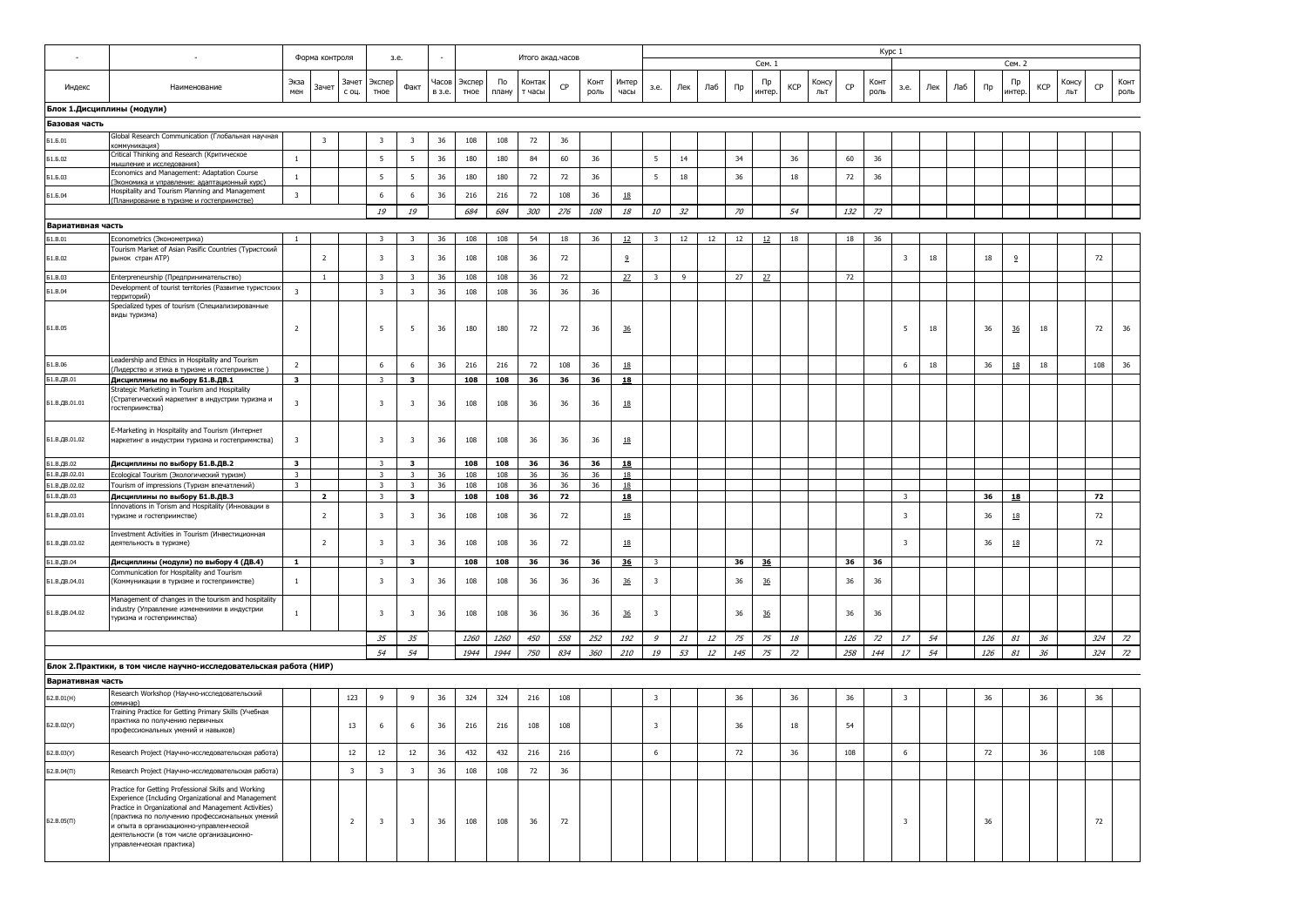| $\sim$                                                                                                                                                                                                                                                                                                                                     |                         |                |     |     |                  |        |              |     | Kypc 2       |      |     |     |        |     |              |    |              |                         | Закрепленная кафедра              | $\sim$                                                        |
|--------------------------------------------------------------------------------------------------------------------------------------------------------------------------------------------------------------------------------------------------------------------------------------------------------------------------------------------|-------------------------|----------------|-----|-----|------------------|--------|--------------|-----|--------------|------|-----|-----|--------|-----|--------------|----|--------------|-------------------------|-----------------------------------|---------------------------------------------------------------|
|                                                                                                                                                                                                                                                                                                                                            |                         |                |     |     | Сем. 3           |        |              |     |              |      |     |     | Сем. 4 |     |              |    |              |                         |                                   |                                                               |
| Наименование                                                                                                                                                                                                                                                                                                                               | з.е.                    | Лек            | Лаб | Пр  | Пр<br>интер.     | KCP    | Консу<br>ЛЬТ | CP  | Конт<br>роль | 3.e. | Лек | Лаб | Пр     | KCP | Консу<br>льт | CP | Конт<br>роль | Код                     | Наименование                      | Компетенции                                                   |
| ины (модули)                                                                                                                                                                                                                                                                                                                               |                         |                |     |     |                  |        |              |     |              |      |     |     |        |     |              |    |              |                         |                                   |                                                               |
|                                                                                                                                                                                                                                                                                                                                            |                         |                |     |     |                  |        |              |     |              |      |     |     |        |     |              |    |              |                         |                                   |                                                               |
| Global Research Communication (Глобальная научная<br>коммуникация)                                                                                                                                                                                                                                                                         | $\overline{\mathbf{3}}$ | $\overline{4}$ |     | 32  |                  | 36     |              | 36  |              |      |     |     |        |     |              |    |              | 13                      | <b>Иенеджмента</b>                | OK-6; OK-7; OK-10; ONK-1                                      |
| Critical Thinking and Research (Критическое                                                                                                                                                                                                                                                                                                |                         |                |     |     |                  |        |              |     |              |      |     |     |        |     |              |    |              | 133                     | Академический департамент         | OK-4; OK-5; OK-6; OK-8                                        |
| мышление и исследования)<br>Economics and Management: Adaptation Course                                                                                                                                                                                                                                                                    |                         |                |     |     |                  |        |              |     |              |      |     |     |        |     |              |    |              | 133                     | Академический департамент         | OK-1; OK-2; OK-3; OK-9; ONK-2                                 |
| (Экономика и управление: адаптационный курс)<br>Hospitality and Tourism Planning and Management                                                                                                                                                                                                                                            | 6                       | 36             |     | 36  | $\underline{18}$ |        |              | 108 | 36           |      |     |     |        |     |              |    |              | $\overline{\mathbf{3}}$ | Сервиса и туризма                 | ОПК-3; ОПК-4; ПК-4; ПК-15                                     |
| (Планирование в туризме и гостеприимстве)                                                                                                                                                                                                                                                                                                  | $\mathcal{G}$           | 40             |     | 68  | 18               | 36     |              | 144 | 36           |      |     |     |        |     |              |    |              |                         |                                   |                                                               |
| сть                                                                                                                                                                                                                                                                                                                                        |                         |                |     |     |                  |        |              |     |              |      |     |     |        |     |              |    |              |                         |                                   |                                                               |
| Econometrics (Эконометрика)                                                                                                                                                                                                                                                                                                                |                         |                |     |     |                  |        |              |     |              |      |     |     |        |     |              |    |              | 133                     | Академический департамент         | ОК-1; ПК-11; ПК-12; ПК-13                                     |
| Tourism Market of Asian Pasific Countries (Туристский                                                                                                                                                                                                                                                                                      |                         |                |     |     |                  |        |              |     |              |      |     |     |        |     |              |    |              |                         |                                   |                                                               |
| рынок стран АТР)                                                                                                                                                                                                                                                                                                                           |                         |                |     |     |                  |        |              |     |              |      |     |     |        |     |              |    |              | $\overline{\mathbf{3}}$ | Сервиса и туризма                 | ОК-1; ОПК-3; ПК-4                                             |
| Enterpreneurship (Предпринимательство)                                                                                                                                                                                                                                                                                                     |                         |                |     |     |                  |        |              |     |              |      |     |     |        |     |              |    |              | 13                      | Менеджмента                       | ОПК-3; ОПК-4; ПК-8; ПК-9                                      |
| Development of tourist territories (Развитие туристских<br>территорий)                                                                                                                                                                                                                                                                     | $\overline{\mathbf{3}}$ |                |     | 36  |                  |        |              | 36  | 36           |      |     |     |        |     |              |    |              | $\overline{\mathbf{3}}$ | Сервиса и туризма                 | ОПК-3; ПК-15                                                  |
| Specialized types of tourism (Специализированные                                                                                                                                                                                                                                                                                           |                         |                |     |     |                  |        |              |     |              |      |     |     |        |     |              |    |              |                         |                                   |                                                               |
| виды туризма)                                                                                                                                                                                                                                                                                                                              |                         |                |     |     |                  |        |              |     |              |      |     |     |        |     |              |    |              | 3                       | Сервиса и туризма                 | ОПК-2; ОПК-3; ПК-8                                            |
| Leadership and Ethics in Hospitality and Tourism<br>(Лидерство и этика в туризме и гостеприимстве)                                                                                                                                                                                                                                         |                         |                |     |     |                  |        |              |     |              |      |     |     |        |     |              |    |              | $\overline{\mathbf{3}}$ | Сервиса и туризма                 | OK-2; OK-7; ONK-1; NK-7                                       |
| Дисциплины по выбору Б1.В.ДВ.1                                                                                                                                                                                                                                                                                                             | $\overline{\mathbf{3}}$ |                |     | 36  | 18               |        |              | 36  | 36           |      |     |     |        |     |              |    |              |                         |                                   | ПК-4; ПК-6; ПК-13                                             |
| Strategic Marketing in Tourism and Hospitality<br>(Стратегический маркетинг в индустрии туризма и<br>гостеприимства)                                                                                                                                                                                                                       | $\overline{\mathbf{3}}$ |                |     | 36  | <u>18</u>        |        |              | 36  | 36           |      |     |     |        |     |              |    |              | 5                       | Маркетинга, коммерции и логистики | ПК-4; ПК-6; ПК-13                                             |
| E-Marketing in Hospitality and Tourism (Интернет<br>маркетинг в индустрии туризма и гостеприммства)                                                                                                                                                                                                                                        | $\overline{\mathbf{3}}$ |                |     | 36  | 18               |        |              | 36  | 36           |      |     |     |        |     |              |    |              | 5                       | Маркетинга, коммерции и логистики | ПК-4; ПК-6; ПК-13                                             |
| Дисциплины по выбору Б1.В.ДВ.2                                                                                                                                                                                                                                                                                                             | $\overline{\mathbf{3}}$ |                |     | 36  | 18               |        |              | 36  | 36           |      |     |     |        |     |              |    |              |                         |                                   | ОПК-3; ПК-9                                                   |
| Ecological Tourism (Экологический туризм)                                                                                                                                                                                                                                                                                                  | $\overline{\mathbf{3}}$ |                |     | 36  | 18               |        |              | 36  | 36           |      |     |     |        |     |              |    |              | $\overline{3}$          | Сервиса и туризма                 | ОПК-3; ПК-9                                                   |
| Tourism of impressions (Туризм впечатлений)<br>Дисциплины по выбору Б1.В.ДВ.3                                                                                                                                                                                                                                                              | $\overline{\mathbf{3}}$ |                |     | 36  | 18               |        |              | 36  | 36           |      |     |     |        |     |              |    |              | $\overline{\mathbf{3}}$ | Сервиса и туризма                 | ОПК-3; ПК-9<br>ПК-5; ПК-6; ПК-14                              |
| Innovations in Torism and Hospitality (Инновации в                                                                                                                                                                                                                                                                                         |                         |                |     |     |                  |        |              |     |              |      |     |     |        |     |              |    |              |                         |                                   |                                                               |
| туризме и гостеприимстве)                                                                                                                                                                                                                                                                                                                  |                         |                |     |     |                  |        |              |     |              |      |     |     |        |     |              |    |              | $\overline{\mathbf{3}}$ | Сервиса и туризма                 | ПК-5; ПК-6; ПК-14                                             |
| Investment Activities in Tourism (Инвестиционная<br>деятельность в туризме)                                                                                                                                                                                                                                                                |                         |                |     |     |                  |        |              |     |              |      |     |     |        |     |              |    |              | $\overline{\mathbf{3}}$ | Сервиса и туризма                 | ПК-5; ПК-6; ПК-14                                             |
| Дисциплины (модули) по выбору 4 (ДВ.4)                                                                                                                                                                                                                                                                                                     |                         |                |     |     |                  |        |              |     |              |      |     |     |        |     |              |    |              |                         |                                   | ПК-7; ПК-8; ПК-9                                              |
| Communication for Hospitality and Tourism<br>(Коммуникации в туризме и гостеприимстве)                                                                                                                                                                                                                                                     |                         |                |     |     |                  |        |              |     |              |      |     |     |        |     |              |    |              | $\overline{\mathbf{3}}$ | Сервиса и туризма                 | ПК-7; ПК-8; ПК-9                                              |
| Management of changes in the tourism and hospitality<br>industry (Управление изменениями в индустрии<br>туризма и гостеприимства)                                                                                                                                                                                                          |                         |                |     |     |                  |        |              |     |              |      |     |     |        |     |              |    |              | $\overline{\mathbf{3}}$ | Сервиса и туризма                 | ПК-7; ПК-8; ПК-9                                              |
|                                                                                                                                                                                                                                                                                                                                            | $\mathcal{G}$           |                |     | 108 | 36               |        |              | 108 | 108          |      |     |     |        |     |              |    |              |                         |                                   |                                                               |
|                                                                                                                                                                                                                                                                                                                                            | 18                      | 40             |     | 176 | 54               | 36     |              | 252 | 144          |      |     |     |        |     |              |    |              |                         |                                   |                                                               |
| и, в том числе научно-исследовательская р                                                                                                                                                                                                                                                                                                  |                         |                |     |     |                  |        |              |     |              |      |     |     |        |     |              |    |              |                         |                                   |                                                               |
| сть                                                                                                                                                                                                                                                                                                                                        |                         |                |     |     |                  |        |              |     |              |      |     |     |        |     |              |    |              |                         |                                   |                                                               |
| Research Workshop (Научно-исследовательский                                                                                                                                                                                                                                                                                                | $\overline{\mathbf{3}}$ |                |     | 36  |                  | 36     |              | 36  |              |      |     |     |        |     |              |    |              | $\overline{\mathbf{3}}$ | Сервиса и туризма                 | OK-6; OK-7; OK-9; OПК-1; ПК-11; ПК-12; ПК-13; ПК-14; ПК-15    |
| семинар)<br>Training Practice for Getting Primary Skills (Учебная                                                                                                                                                                                                                                                                          |                         |                |     |     |                  |        |              |     |              |      |     |     |        |     |              |    |              |                         |                                   |                                                               |
| практика по получению первичных<br>профессиональных умений и навыков)                                                                                                                                                                                                                                                                      | $\overline{\mathbf{3}}$ |                |     | 36  |                  | $18\,$ |              | 54  |              |      |     |     |        |     |              |    |              | 155                     | Департамент экономических наук    | ПК-11; ПК-12; ПК-13                                           |
| Research Project (Научно-исследовательская работа)                                                                                                                                                                                                                                                                                         |                         |                |     |     |                  |        |              |     |              |      |     |     |        |     |              |    |              | 3                       | Сервиса и туризма                 | OK-2; OK-3; OK-9; ONK-1; NK-11; NK-12; NK-13; NK-14           |
| Research Project (Научно-исследовательская работа)                                                                                                                                                                                                                                                                                         | $\overline{\mathbf{3}}$ |                |     | 36  |                  | 36     |              | 36  |              |      |     |     |        |     |              |    |              | $\overline{\mathbf{3}}$ | Сервиса и туризма                 | ОК-10; ОПК-2; ОПК-3; ОПК-4; ПК-11; ПК-12; ПК-13; ПК-14; ПК-15 |
| Practice for Getting Professional Skills and Working<br>Experience (Including Organizational and Management<br>Practice in Organizational and Management Activities)<br>(практика по получению профессиональных умений<br>и опыта в организационно-управленческой<br>деятельности (в том числе организационно-<br>управленческая практика) |                         |                |     |     |                  |        |              |     |              |      |     |     |        |     |              |    |              | 3                       | Сервиса и туризма                 | ПК-7; ПК-8; ПК-9                                              |
|                                                                                                                                                                                                                                                                                                                                            |                         |                |     |     |                  |        |              |     |              |      |     |     |        |     |              |    |              |                         |                                   |                                                               |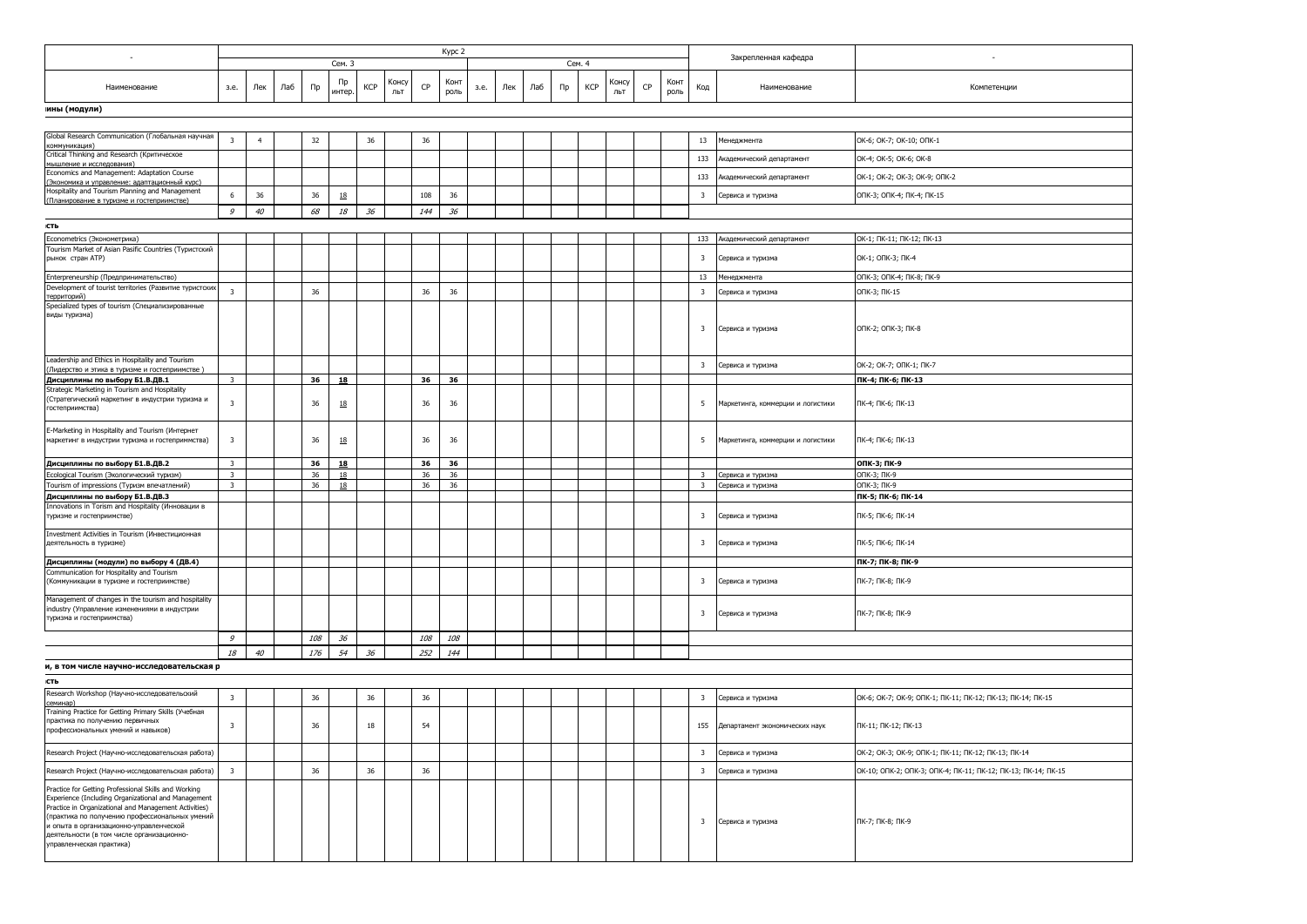| $\overline{a}$    |                                                                                                                                                                                                                                                                                                       | Форма контроля |                |                         | 3.e.           | $\sim$                   |                 |                | Итого акад.часов |                  |      |              |               |      |     |     |            |              |     |              | Kypc 1 |              |                          |     |     |            |              |            |              |     |              |
|-------------------|-------------------------------------------------------------------------------------------------------------------------------------------------------------------------------------------------------------------------------------------------------------------------------------------------------|----------------|----------------|-------------------------|----------------|--------------------------|-----------------|----------------|------------------|------------------|------|--------------|---------------|------|-----|-----|------------|--------------|-----|--------------|--------|--------------|--------------------------|-----|-----|------------|--------------|------------|--------------|-----|--------------|
|                   |                                                                                                                                                                                                                                                                                                       |                |                |                         |                |                          |                 |                |                  |                  |      |              |               |      |     |     |            | Сем. 1       |     |              |        |              |                          |     |     |            | Сем. 2       |            |              |     |              |
| Индекс            | Наименование                                                                                                                                                                                                                                                                                          | Экза<br>мен    | Зачет          | Зачет<br>С ОЦ.          | Экспер<br>тное | Факт                     | Часов<br>в з.е. | Экспер<br>тное | По<br>плану      | Контак<br>т часы | CP   | Конт<br>роль | Интер<br>часы | з.е. | Лек | Лаб | $\sqcap$ p | Пp<br>интер. | KCP | Консу<br>льт | CP     | Конт<br>роль | з.е.                     | Лек | Лаб | $\n  np\n$ | Пр<br>интер. | <b>KCP</b> | Консу<br>ЛЬТ | CP  | Конт<br>роль |
| Б2.В.06(П)        | Practice for Getting Professional Skills and Working<br>Experience (Including Technological Practice (In<br>Producation-Technological Activitie (практика по<br>получению профессиональных умений и опыта в<br>производственно-технологической деятельности (в<br>том числе технологическая практика) |                |                | $\overline{\mathbf{3}}$ | 3              | 3                        | 36              | 108            | 108              | 72               | 36   |              |               |      |     |     |            |              |     |              |        |              |                          |     |     |            |              |            |              |     |              |
| Б2.В.07(П)        | Pedagogical Practice (Педагогическая практика)                                                                                                                                                                                                                                                        |                |                | $\overline{4}$          | 3              |                          | 36              | 108            | 108              | 36               | 72   |              |               |      |     |     |            |              |     |              |        |              |                          |     |     |            |              |            |              |     |              |
| 52.B.08(II)       | Pre-graduation internship (Преддипломная практика)                                                                                                                                                                                                                                                    |                |                | $\overline{4}$          | 21             | 21                       | 36              | 756            | 756              | 72               | 684  |              |               |      |     |     |            |              |     |              |        |              |                          |     |     |            |              |            |              |     |              |
|                   |                                                                                                                                                                                                                                                                                                       |                |                |                         | 60             | 60                       |                 | 2160           | 2160             | 828              | 1332 |              |               | 12   |     |     | 144        |              | 90  |              | 198    |              | 12                       |     |     | 144        |              | 72         |              | 216 |              |
|                   |                                                                                                                                                                                                                                                                                                       |                |                |                         | 60             | 60                       |                 | 2160           | 2160             | 828              | 1332 |              |               | 12   |     |     | 144        |              | 90  |              | 198    |              | 12                       |     |     | 144        |              | 72         |              | 216 |              |
|                   | Блок 3. Государственная итоговая аттестация                                                                                                                                                                                                                                                           |                |                |                         |                |                          |                 |                |                  |                  |      |              |               |      |     |     |            |              |     |              |        |              |                          |     |     |            |              |            |              |     |              |
| Базовая часть     |                                                                                                                                                                                                                                                                                                       |                |                |                         |                |                          |                 |                |                  |                  |      |              |               |      |     |     |            |              |     |              |        |              |                          |     |     |            |              |            |              |     |              |
| БЗ.Б.01(Д)        | Protection of final qualifying work, including preparation<br>for the protection procedure and the protection<br>procedure (Защита выпускной квалификационной<br>работы (ВКР), включая подготовку к процедуре<br>защиты и процедуру защиты)                                                           | $\overline{4}$ |                |                         | 6              | -6                       | 36              | 216            | 216              | 18               | 162  | 36           |               |      |     |     |            |              |     |              |        |              |                          |     |     |            |              |            |              |     |              |
|                   |                                                                                                                                                                                                                                                                                                       |                |                |                         | 6              | 6                        |                 | 216            | 216              | 18               | 162  | 36           |               |      |     |     |            |              |     |              |        |              |                          |     |     |            |              |            |              |     |              |
|                   |                                                                                                                                                                                                                                                                                                       |                |                |                         | 6              | 6                        |                 | 216            | 216              | 18               | 162  | 36           |               |      |     |     |            |              |     |              |        |              |                          |     |     |            |              |            |              |     |              |
| ФТД.Факультативы  |                                                                                                                                                                                                                                                                                                       |                |                |                         |                |                          |                 |                |                  |                  |      |              |               |      |     |     |            |              |     |              |        |              |                          |     |     |            |              |            |              |     |              |
| Вариативная часть |                                                                                                                                                                                                                                                                                                       |                |                |                         |                |                          |                 |                |                  |                  |      |              |               |      |     |     |            |              |     |              |        |              |                          |     |     |            |              |            |              |     |              |
| ФТД.В.01          | International Hospitality Operations Management<br>(Международный опыт управления отелями)                                                                                                                                                                                                            |                | $\overline{2}$ |                         | 1              |                          | 36              | 36             | 36               | $18\,$           | 18   |              |               |      |     |     |            |              |     |              |        |              | -1                       | 9   |     | 9          |              |            |              | 18  |              |
| ФТД.В.02          | Resort and SPA Indastry (Индустрия СПА и курортов)                                                                                                                                                                                                                                                    |                | $\overline{2}$ |                         |                |                          | 36              | 36             | 36               | 18               | 18   |              |               |      |     |     |            |              |     |              |        |              | $\overline{1}$           | -9  |     | 9          |              |            |              | 18  |              |
|                   |                                                                                                                                                                                                                                                                                                       |                |                |                         | $\overline{a}$ | $\overline{\phantom{a}}$ |                 | 72             | 72               | 36               | 36   |              |               |      |     |     |            |              |     |              |        |              | $\overline{\phantom{a}}$ | 18  |     | 18         |              |            |              | 36  |              |
|                   |                                                                                                                                                                                                                                                                                                       |                |                |                         | $\overline{z}$ | $\overline{2}$           |                 | 72             | 72               | 36               | 36   |              |               |      |     |     |            |              |     |              |        |              | $\overline{2}$           | 18  |     | $18\,$     |              |            |              | 36  |              |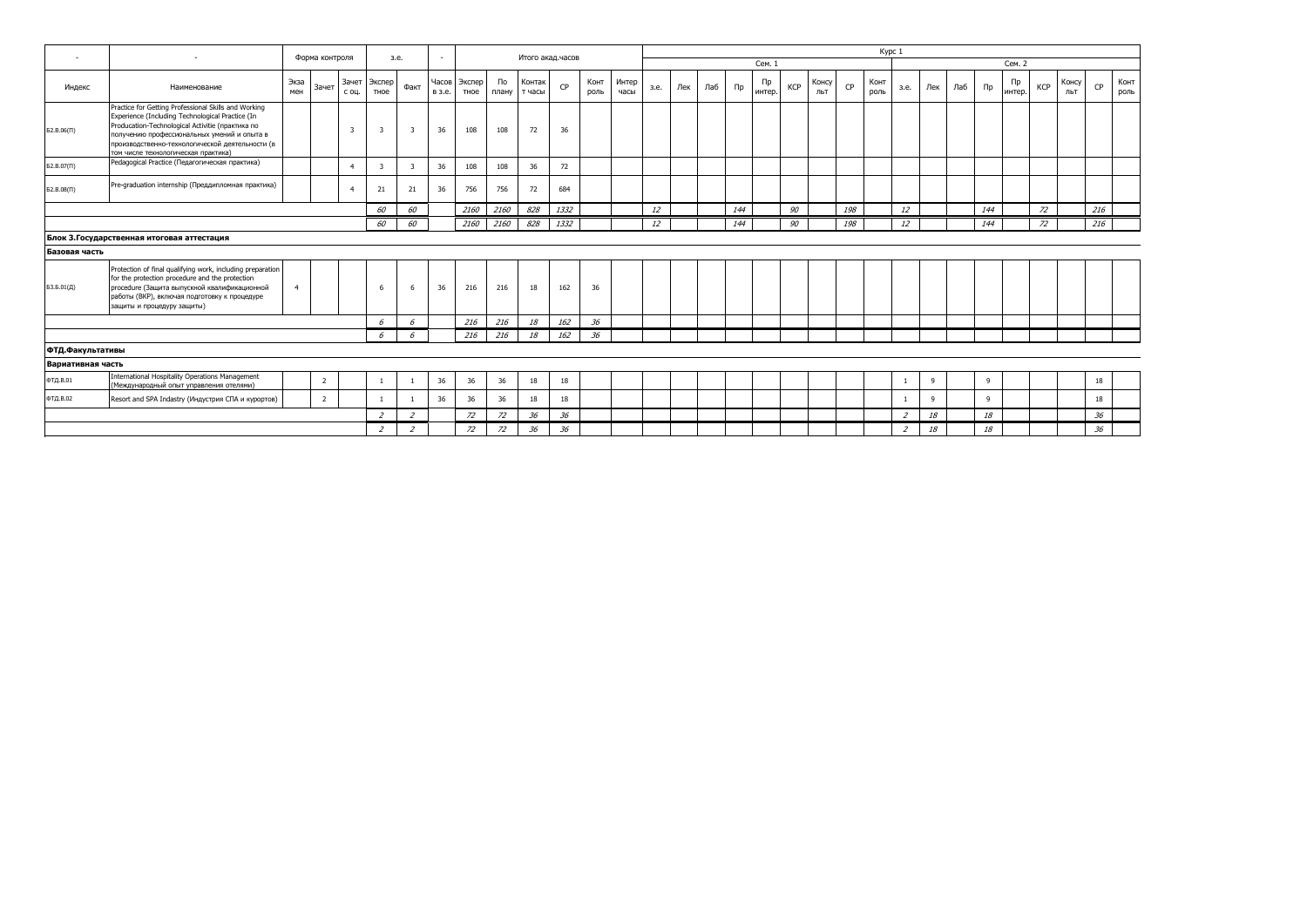|                                                                                                                                                                                                                                                                                                                                                         |                |     |     |     |              |     |              |     | Kypc 2       |      |     |     |       |            |              |     |              |                         | Закрепленная кафедра | $\sim$                                                                                                                                                            |
|---------------------------------------------------------------------------------------------------------------------------------------------------------------------------------------------------------------------------------------------------------------------------------------------------------------------------------------------------------|----------------|-----|-----|-----|--------------|-----|--------------|-----|--------------|------|-----|-----|-------|------------|--------------|-----|--------------|-------------------------|----------------------|-------------------------------------------------------------------------------------------------------------------------------------------------------------------|
|                                                                                                                                                                                                                                                                                                                                                         |                |     |     |     | Сем. 3       |     |              |     |              |      |     |     |       | Сем. 4     |              |     |              |                         |                      |                                                                                                                                                                   |
| Наименование                                                                                                                                                                                                                                                                                                                                            | 3.e.           | Лек | Лаб | Пр  | Пр<br>интер. | KCP | Консу<br>льт | CP  | Конт<br>роль | 3.e. | Лек | Лаб | $\Pi$ | <b>KCP</b> | Консу<br>льт | CP  | Конт<br>роль | Код                     | Наименование         | Компетенции                                                                                                                                                       |
| Practice for Getting Professional Skills and Working<br>Experience (Including Technological Practice (In<br>Producation-Technological Activitie (практика по<br>получению профессиональных умений и опыта в<br>производственно-технологической деятельности (в<br>том числе технологическая практика)<br>Pedagogical Practice (Педагогическая практика) | $\overline{3}$ |     |     | 36  |              | 36  |              | 36  |              |      |     |     |       |            |              |     |              | $\overline{\mathbf{3}}$ | Сервиса и туризма    | ПК-4; ПК-5; ПК-6                                                                                                                                                  |
|                                                                                                                                                                                                                                                                                                                                                         |                |     |     |     |              |     |              |     |              | 3    |     |     |       |            | 36           | 72  |              | 3                       | Сервиса и туризма    | ПК-7                                                                                                                                                              |
| Pre-graduation internship (Преддипломная практика)                                                                                                                                                                                                                                                                                                      |                |     |     |     |              |     |              |     |              | 21   |     |     |       | 36         | 36           | 684 |              |                         | 3 Сервиса и туризма  | ПК-4; ПК-5; ПК-6; ПК-7; ПК-8; ПК-9; ПК-11; ПК-12; ПК-13; ПК-14; ПК-15                                                                                             |
|                                                                                                                                                                                                                                                                                                                                                         | 12             |     |     | 144 |              | 126 |              | 162 |              | 24   |     |     |       | 36         | 72           | 756 |              |                         |                      |                                                                                                                                                                   |
|                                                                                                                                                                                                                                                                                                                                                         | 12             |     |     | 144 |              | 126 |              | 162 |              | 24   |     |     |       | 36         | 72           | 756 |              |                         |                      |                                                                                                                                                                   |
| Protection of final qualifying work, including preparation<br>for the protection procedure and the protection<br>procedure (Защита выпускной квалификационной<br>работы (ВКР), включая подготовку к процедуре<br>защиты и процедуру защиты)                                                                                                             |                |     |     |     |              |     |              |     |              |      |     |     |       |            | 18           | 162 | 36           |                         | 3 Сервиса и туризма  | OK-1; OK-2; OK-3; OK-4; OK-5; OK-6; OK-7; OK-8; OK-9; OK-10; ONK-1; ONK-2; ONK-3;<br>ОПК-4; ПК-4; ПК-5; ПК-6; ПК-7; ПК-8; ПК-9; ПК-11; ПК-12; ПК-13; ПК-14; ПК-15 |
|                                                                                                                                                                                                                                                                                                                                                         |                |     |     |     |              |     |              |     |              | 6    |     |     |       |            | 18           | 162 | 36           |                         |                      |                                                                                                                                                                   |
|                                                                                                                                                                                                                                                                                                                                                         |                |     |     |     |              |     |              |     |              | 6    |     |     |       |            | 18           | 162 | 36           |                         |                      |                                                                                                                                                                   |
| ивы                                                                                                                                                                                                                                                                                                                                                     |                |     |     |     |              |     |              |     |              |      |     |     |       |            |              |     |              |                         |                      |                                                                                                                                                                   |
| сть                                                                                                                                                                                                                                                                                                                                                     |                |     |     |     |              |     |              |     |              |      |     |     |       |            |              |     |              |                         |                      |                                                                                                                                                                   |
| <b>International Hospitality Operations Management</b><br>(Международный опыт управления отелями)                                                                                                                                                                                                                                                       |                |     |     |     |              |     |              |     |              |      |     |     |       |            |              |     |              | $\overline{\mathbf{3}}$ | Сервиса и туризма    | ПК-6                                                                                                                                                              |
| Resort and SPA Indastry (Индустрия СПА и курортов)                                                                                                                                                                                                                                                                                                      |                |     |     |     |              |     |              |     |              |      |     |     |       |            |              |     |              | 3                       | Сервиса и туризма    | <b>NK-15</b>                                                                                                                                                      |
|                                                                                                                                                                                                                                                                                                                                                         |                |     |     |     |              |     |              |     |              |      |     |     |       |            |              |     |              |                         |                      |                                                                                                                                                                   |
|                                                                                                                                                                                                                                                                                                                                                         |                |     |     |     |              |     |              |     |              |      |     |     |       |            |              |     |              |                         |                      |                                                                                                                                                                   |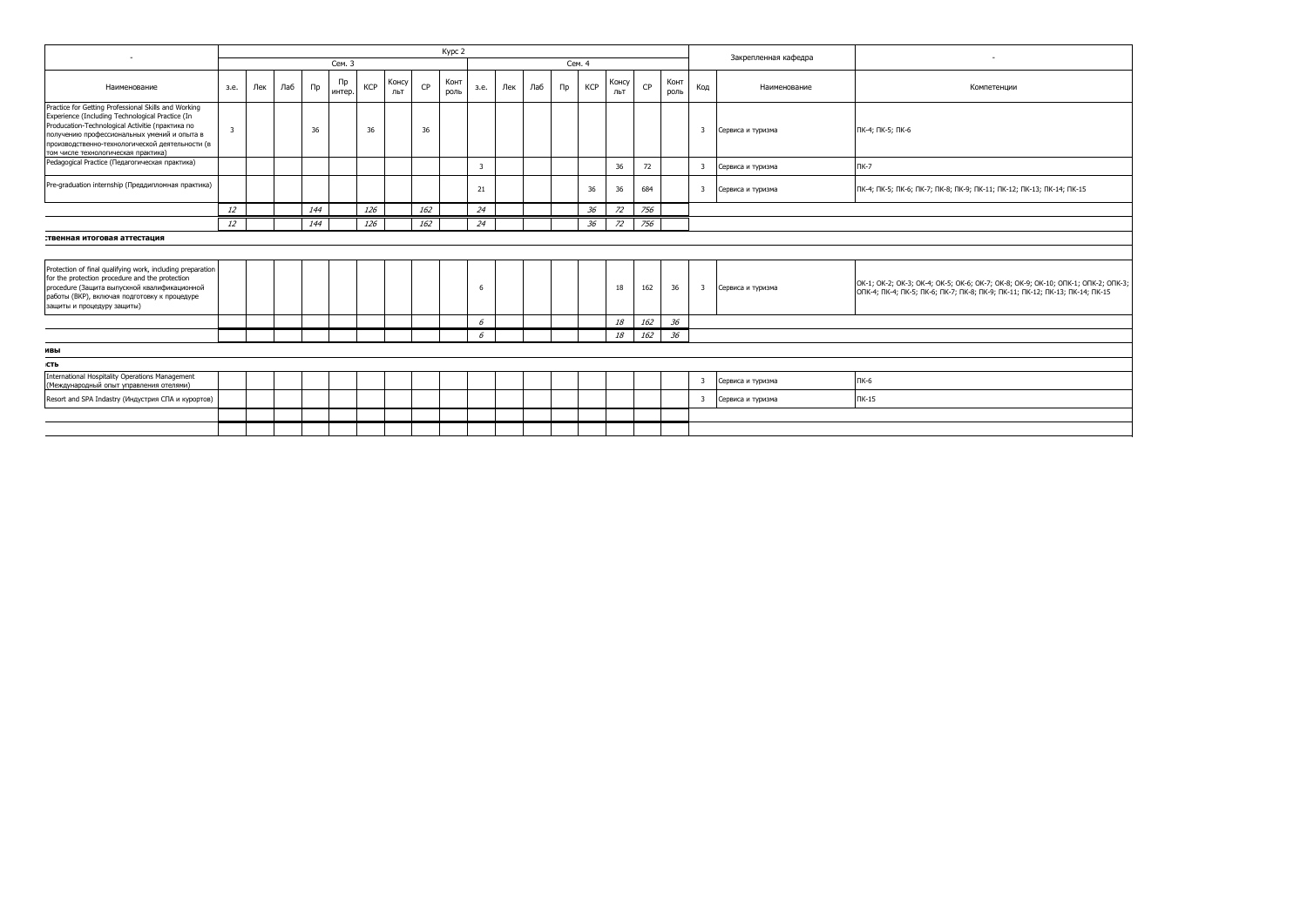|                                                                                                                                                                                                                                                                                                                                              |                |                |             |                                  |                |                 |             |             | Часов                   |              |                          |                  |
|----------------------------------------------------------------------------------------------------------------------------------------------------------------------------------------------------------------------------------------------------------------------------------------------------------------------------------------------|----------------|----------------|-------------|----------------------------------|----------------|-----------------|-------------|-------------|-------------------------|--------------|--------------------------|------------------|
| Название практики                                                                                                                                                                                                                                                                                                                            | Курс           | Сем.<br>курса  | Кафедра     | $\ddot{}$                        | ть (недель)    | Продолжительнос | Студ.       | на студента | на студента в<br>неделю | на подгруппу | на подгруппу<br>в неделю | Трудоемко<br>сть |
| Вид практики: Учебная практика                                                                                                                                                                                                                                                                                                               |                |                |             |                                  |                |                 |             |             |                         |              |                          |                  |
| Training Practice for Getting Primary Skills<br>(Учебная практика по получению первичных<br>профессиональных умений и навыков)                                                                                                                                                                                                               | $\mathbf{1}$   | $1\,$          |             |                                  | $\overline{2}$ |                 |             |             |                         |              |                          |                  |
|                                                                                                                                                                                                                                                                                                                                              |                |                | 133         | $\ddot{}$                        | $\overline{2}$ |                 | $\mathbf 0$ | 0           | $\pmb{0}$               | 0            | $\pmb{0}$                |                  |
| Research Project (Научно-исследовательская<br>работа)                                                                                                                                                                                                                                                                                        | $\mathbf{1}$   | $\,1$          |             |                                  | $\overline{4}$ |                 |             |             |                         |              |                          |                  |
|                                                                                                                                                                                                                                                                                                                                              |                |                | 3           | $\ddot{}$                        | 4              |                 | 20          | 0           | $\pmb{0}$               | 0            | $\pmb{0}$                |                  |
| Research Project (Научно-исследовательская<br>работа)                                                                                                                                                                                                                                                                                        | $\mathbf{1}$   | $\overline{2}$ |             |                                  | 4              |                 |             |             |                         |              |                          |                  |
|                                                                                                                                                                                                                                                                                                                                              |                |                | 3           | $^{+}$                           | 4              |                 | 20          | 0           | $\pmb{0}$               | 0            | $\pmb{0}$                |                  |
| Training Practice for Getting Primary Skills<br>(Учебная практика по получению первичных<br>профессиональных умений и навыков)                                                                                                                                                                                                               | $\overline{2}$ | $1\,$          |             |                                  | $\overline{2}$ |                 |             |             |                         |              |                          |                  |
|                                                                                                                                                                                                                                                                                                                                              |                |                | 155         | $\begin{array}{c} + \end{array}$ | $\overline{2}$ |                 | $\pmb{0}$   | 0           | $\pmb{0}$               | 0            | $\pmb{0}$                |                  |
| Вид практики: Производственная практика                                                                                                                                                                                                                                                                                                      |                |                |             |                                  |                |                 |             |             |                         |              |                          |                  |
| Practice for Getting Professional Skills and Working<br>Experience (Including Organizational and<br>Management Practice in Organizational and<br>Management Activities) (практика по получению<br>профессиональных умений и опыта в<br>организационно-управленческой деятельности<br>(в том числе организационно-управленческая<br>практика) | $1\,$          | $\overline{2}$ |             |                                  | $\overline{2}$ |                 |             |             |                         |              |                          |                  |
|                                                                                                                                                                                                                                                                                                                                              |                |                | 3           | $\ddot{}$                        | $\overline{2}$ |                 | $\mathbf 0$ | 0           | $\pmb{0}$               | 0            | $\pmb{0}$                |                  |
| Research Project (Научно-исследовательская<br>работа)                                                                                                                                                                                                                                                                                        | $\overline{2}$ | $\,1\,$        |             |                                  | $\overline{2}$ |                 |             |             |                         |              |                          |                  |
|                                                                                                                                                                                                                                                                                                                                              |                |                | 3           | $\ddot{}$                        | $\overline{2}$ |                 | $\mathbf 0$ | 0           | $\mathbf 0$             | 0            | 0                        |                  |
| Practice for Getting Professional Skills and Working<br>Experience (Including Technological Practice (In<br>Producation-Technological Activitie (практика по<br>получению профессиональных умений и опыта в<br>производственно-технологической деятельности<br>(в том числе технологическая практика)                                        | $\overline{2}$ | $\mathbf{1}$   |             |                                  | $\overline{2}$ |                 |             |             |                         |              |                          |                  |
|                                                                                                                                                                                                                                                                                                                                              |                |                | $\mathsf 3$ | $^{\mathrm{+}}$                  | $\overline{2}$ |                 | $\pmb{0}$   | $\pmb{0}$   | $\pmb{0}$               | $\pmb{0}$    | $\pmb{0}$                |                  |
| Pre-graduation internship (Преддипломная<br>практика)                                                                                                                                                                                                                                                                                        | $\overline{2}$ | $\overline{2}$ |             |                                  | 14             |                 |             |             |                         |              |                          |                  |
|                                                                                                                                                                                                                                                                                                                                              |                |                | 3           | $\ddot{}$                        | $14\,$         |                 | $\pmb{0}$   | 0           | $\pmb{0}$               | 0            | $\pmb{0}$                |                  |
| Pedagogical Practice (Педагогическая практика)                                                                                                                                                                                                                                                                                               | 2              | $\overline{2}$ |             |                                  | $\overline{2}$ |                 |             |             |                         |              |                          |                  |
|                                                                                                                                                                                                                                                                                                                                              |                |                | 3           | $^{+}$                           | $\overline{2}$ |                 | $\pmb{0}$   | 0           | $\pmb{0}$               | 0            | $\pmb{0}$                |                  |
| Вид практики: Научно-исследовательская работа                                                                                                                                                                                                                                                                                                |                |                |             |                                  |                |                 |             |             |                         |              |                          |                  |
| Research Workshop (Научно-исследовательский<br>семинар)                                                                                                                                                                                                                                                                                      | 1              | 1              |             |                                  | $\overline{2}$ |                 |             |             |                         |              |                          |                  |
|                                                                                                                                                                                                                                                                                                                                              |                |                | 3           | $^{\mathrm{+}}$                  | $\mathbf 2$    |                 | 20          | 0           | $\pmb{0}$               | 0            | $\pmb{0}$                |                  |
| Research Workshop (Научно-исследовательский<br>семинар)                                                                                                                                                                                                                                                                                      | $\mathbf{1}$   | $\overline{2}$ |             |                                  | $\mathbf 2$    |                 |             |             |                         |              |                          |                  |
|                                                                                                                                                                                                                                                                                                                                              |                |                | $\mathsf 3$ | $^+$                             | $\mathbf 2$    |                 | 20          | 0           | $\pmb{0}$               | 0            | $\pmb{0}$                |                  |
| Research Workshop (Научно-исследовательский<br>семинар)                                                                                                                                                                                                                                                                                      | $\overline{2}$ | $\mathbf{1}$   |             |                                  | $\overline{2}$ |                 |             |             |                         |              |                          |                  |
|                                                                                                                                                                                                                                                                                                                                              |                |                | 3           | $\begin{array}{c} + \end{array}$ | $\overline{2}$ |                 | $\pmb{0}$   | 0           | $\pmb{0}$               | 0            | $\pmb{0}$                |                  |
| Итого по факту<br>Итого по плану                                                                                                                                                                                                                                                                                                             |                |                |             |                                  | 40<br>40       |                 |             |             |                         |              |                          |                  |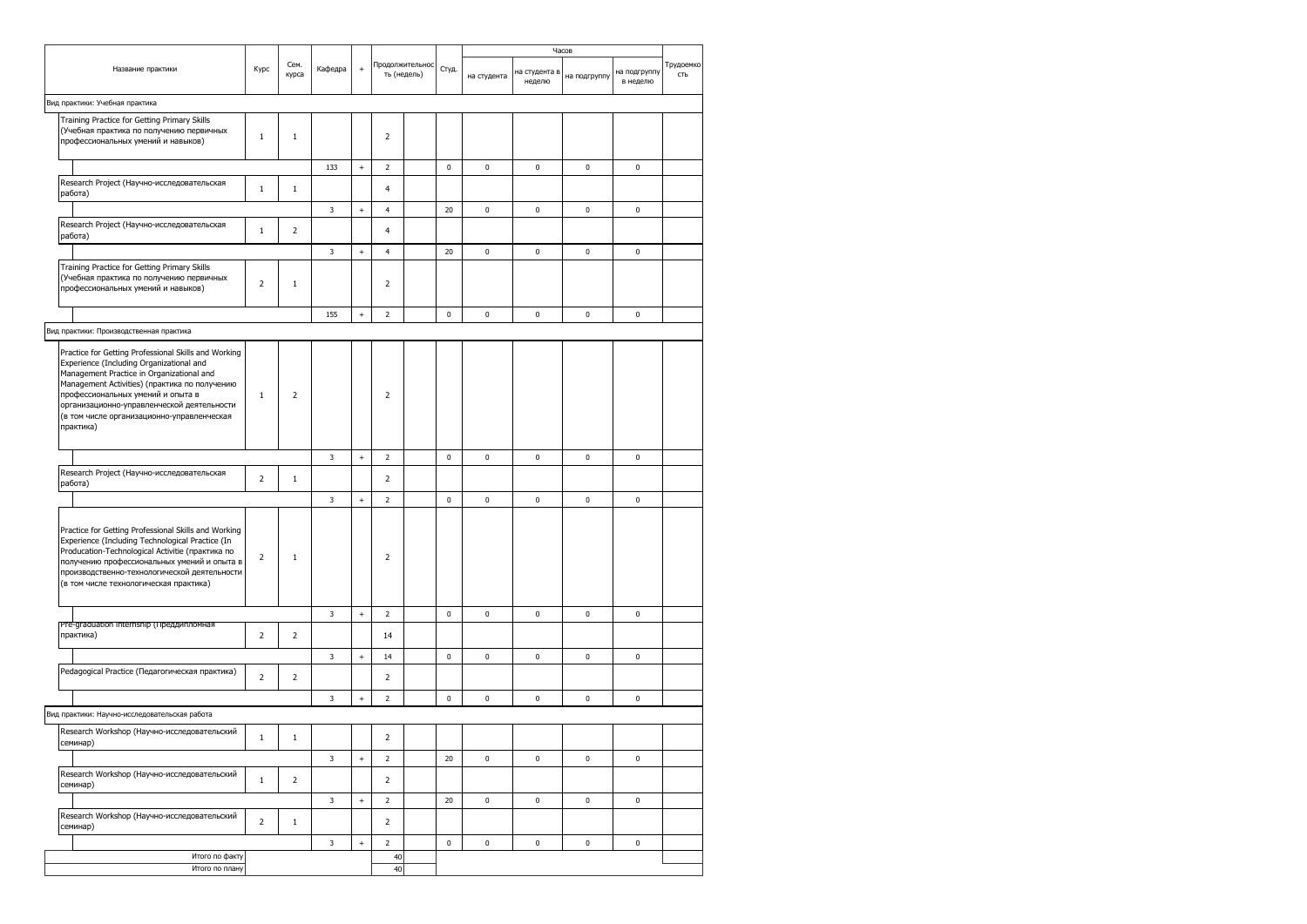| Индекс            | Содержание                                                                                                                                                                                                                         | Тип                      |
|-------------------|------------------------------------------------------------------------------------------------------------------------------------------------------------------------------------------------------------------------------------|--------------------------|
| Вид деятельности: |                                                                                                                                                                                                                                    |                          |
| $OK-1$            | способностью творчески адаптировать достижения зарубежной науки, техники и образования к отечественной практике, высокая степень<br>профессиональной мобильности                                                                   | <b>OK</b>                |
| Б1.Б.03           | Economics and Management: Adaptation Course (Экономика и управление: адаптационный курс)                                                                                                                                           |                          |
| <b>51.B.01</b>    | Econometrics (Эконометрика)                                                                                                                                                                                                        |                          |
| <b>51.B.02</b>    | Tourism Market of Asian Pasific Countries (Туристский рынок стран ATP)                                                                                                                                                             |                          |
| 53.5.01(Д)        | Protection of final qualifying work, including preparation for the protection procedure and the protection procedure (Защита выпускнои квалификационнои работы (ВКР), включая<br>подготовку к процедуре защиты и процедуру защиты) |                          |
| OK-2              | готовность проявлять качества лидера и организовать работу коллектива, владеть эффективными технологиями решения профессиональных проблем                                                                                          | ОК                       |
| Б1.Б.03           | Economics and Management: Adaptation Course (Экономика и управление: адаптационный курс)                                                                                                                                           |                          |
| <b>51.B.06</b>    | Leadership and Ethics in Hospitality and Tourism (Лидерство и этика в туризме и гостеприимстве)                                                                                                                                    |                          |
| Б2.В.03(У)        | Research Project (Научно-исследовательская работа)                                                                                                                                                                                 |                          |
| 53.5.01(Д)        | Protection of final qualifying work, including preparation for the protection procedure and the protection procedure (Защита выпускнои квалификационнои работы (ВКР), включая<br>подготовку к процедуре защиты и процедуру защиты) |                          |
| OK-3              | умением работать в проектных междисциплинарных командах, в том числе в качестве руководителя                                                                                                                                       | OK                       |
| Б1.Б.03           | Economics and Management: Adaptation Course (Экономика и управление: адаптационный курс)                                                                                                                                           |                          |
| Б2.В.03(У)        | Research Project (Научно-исследовательская работа)                                                                                                                                                                                 |                          |
| БЗ.Б.01(Д)        | Protection of final qualifying work, including preparation for the protection procedure and the protection procedure (защита выпускнои квалификационнои работы (ВКР), включая<br>полготовку к процелуре защиты и процелуру защиты) |                          |
| OK-4              | умение быстро осваивать новые предметные области, выявлять противоречия, проблемы и вырабатывать альтернативные варианты их решения                                                                                                | $\overline{\phantom{a}}$ |
| Б1.Б.02           | Critical Thinking and Research (Критическое мышление и исследования)                                                                                                                                                               |                          |
| 53.5.01(Д)        | Protection of final qualifying work, including preparation for the protection procedure and the protection procedure (Защита выпускнои квалификационнои работы (ВКР), включая<br>подготовку к процедуре защиты и процедуру защиты) |                          |
| OK-5              | способностью генерировать идеи в научной и профессиональной деятельности                                                                                                                                                           | $\overline{\phantom{a}}$ |
| Б1.Б.02           | Critical Thinking and Research (Критическое мышление и исследования)                                                                                                                                                               |                          |
| 53.5.01(Д)        | Protection of final qualifying work, including preparation for the protection procedure and the protection procedure (защита выпускнои квалификационнои работы (ВКР), включая<br>подготовку к процедуре защиты и процедуру защиты) |                          |
| OK-6              | способностью вести научную дискуссию, владение нормами научного стиля современного русского языка                                                                                                                                  |                          |
| Б1.Б.01           | Global Research Communication (Глобальная научная коммуникация)                                                                                                                                                                    |                          |
| Б1.Б.02           | Critical Thinking and Research (Критическое мышление и исследования)                                                                                                                                                               |                          |
| 52.B.01(H)        | Research Workshop (Научно-исследовательский семинар)                                                                                                                                                                               |                          |
| 53.5.01(Д)        | Protection of final qualifying work, including preparation for the protection procedure and the protection procedure (Защита выпускнои квалификационнои работы (ВКР), включая<br>подготовку к процедуре защиты и процедуру защиты) |                          |
| OK-7              | способностью к свободной научной и профессиональной коммуникации в иноязычной среде                                                                                                                                                |                          |
| Б1.Б.01           | Global Research Communication (Глобальная научная коммуникация)                                                                                                                                                                    |                          |
| <b>51.B.06</b>    | (Leadership and Ethics in Hospitality and Tourism (Лидерство и этика в туризме и гостеприимстве                                                                                                                                    |                          |
| Б2.В.01(H)        | Research Workshop (Научно-исследовательский семинар)                                                                                                                                                                               |                          |
| БЗ.Б.01(Д)        | Protection of final qualifying work, including preparation for the protection procedure and the protection procedure (Защита выпускнои квалификационнои работы (ВКР), включая<br>подготовку к процедуре защиты и процедуру защиты) |                          |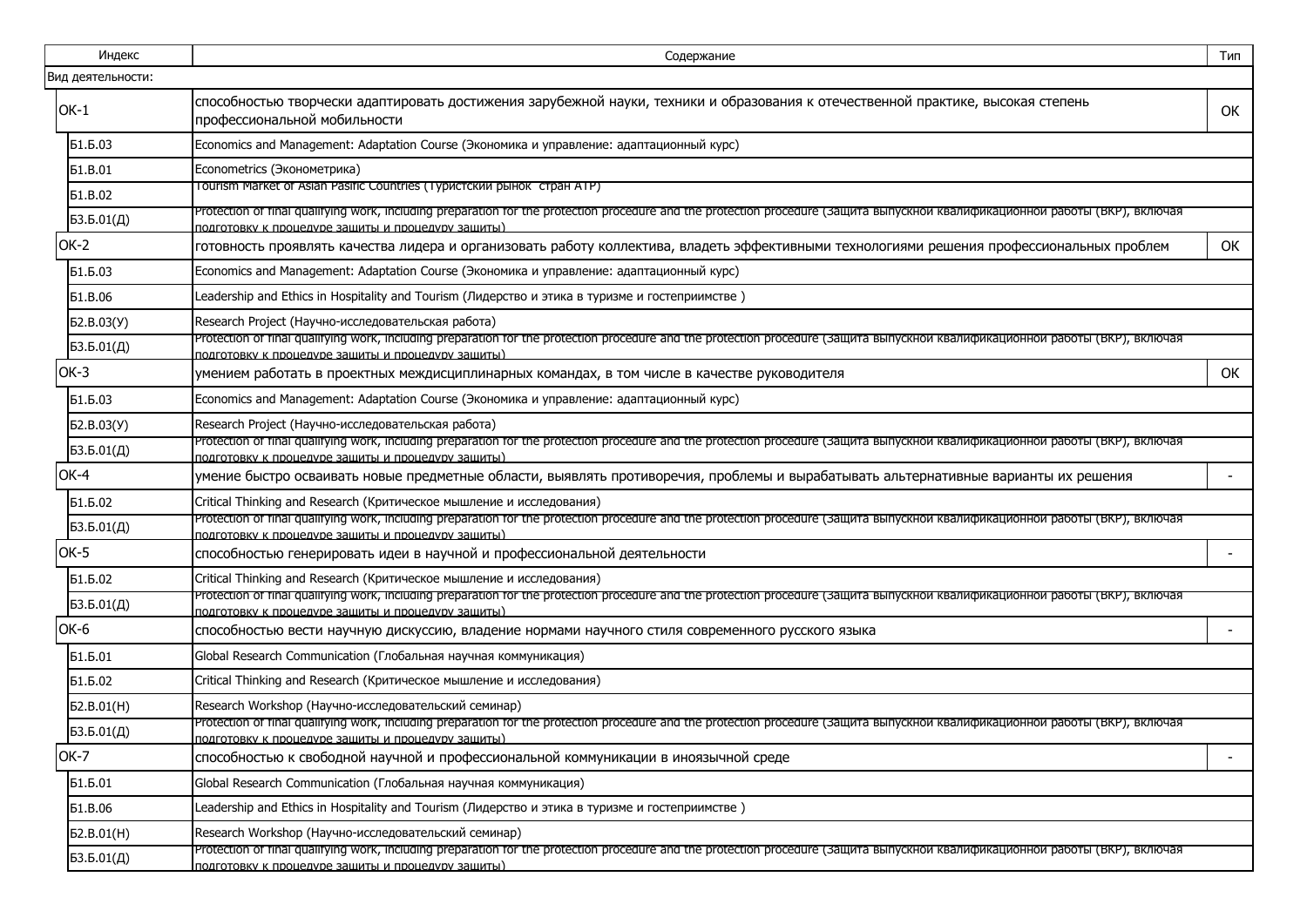| OK-8           | способностью к абстрактному мышлению, анализу, синтезу                                                                                                                                                                             |            |
|----------------|------------------------------------------------------------------------------------------------------------------------------------------------------------------------------------------------------------------------------------|------------|
| Б1.Б.02        | Critical Thinking and Research (Критическое мышление и исследования)                                                                                                                                                               |            |
| БЗ.Б.01(Д)     | Protection of final qualifying work, including preparation for the protection procedure and the protection procedure (Защита выпускнои квалификационнои работы (ВКР), включая<br>юдготовку к процедуре зашиты и процедуру зашиты). |            |
| OK-9           | готовностью действовать в нестандартных ситуациях, нести социальную и этическую ответственность за принятые решения                                                                                                                |            |
| Б1.Б.03        | Economics and Management: Adaptation Course (Экономика и управление: адаптационный курс)                                                                                                                                           |            |
| 52.B.01(H)     | Research Workshop (Научно-исследовательский семинар)                                                                                                                                                                               |            |
| Б2.В.03(У)     | Research Project (Научно-исследовательская работа)                                                                                                                                                                                 |            |
| БЗ.Б.01(Д)     | Protection of final qualifying work, including preparation for the protection procedure and the protection procedure (защита выпускнои квалификационнои работы (ВКР), включая<br>юдготовку к процедуре зашиты и процедуру зашиты)  |            |
| OK-10          | готовностью к саморазвитию, самореализации, использованию творческого потенциала                                                                                                                                                   |            |
| Б1.Б.01        | Global Research Communication (Глобальная научная коммуникация)                                                                                                                                                                    |            |
| 52.B.04(1)     | Research Project (Научно-исследовательская работа)                                                                                                                                                                                 |            |
| БЗ.Б.01(Д)     | Protection of final qualifying work, including preparation for the protection procedure and the protection procedure (Защита выпускнои квалификационнои работы (ВКР), включая<br>юдготовку к процедуре зашиты и процедуру зашиты)  |            |
| ONK-1          | готовностью к коммуникации в устной и письменной формах на русском и иностранном языках для решения задач профессиональной деятельности                                                                                            | <b>OUK</b> |
| Б1.Б.01        | Global Research Communication (Глобальная научная коммуникация)                                                                                                                                                                    |            |
| <b>61.B.06</b> | Leadership and Ethics in Hospitality and Tourism (Лидерство и этика в туризме и гостеприимстве)                                                                                                                                    |            |
| 52.B.01(H)     | Research Workshop (Научно-исследовательский семинар)                                                                                                                                                                               |            |
| Б2.В.03(У)     | Research Project (Научно-исследовательская работа)                                                                                                                                                                                 |            |
| БЗ.Б.01(Д)     | Protection of final qualifying work, including preparation for the protection procedure and the protection procedure (Защита выпускнои квалификационнои работы (ВКР), включая<br>подготовку к процедуре зашиты и процедуру зашиты) |            |
| $OTK-2$        | готовностью руководить коллективом в сфере своей профессиональной деятельности, толерантно воспринимая социальные, этнические,<br>конфессиональные и культурные различия                                                           | <b>ONK</b> |
| Б1.Б.03        | Economics and Management: Adaptation Course (Экономика и управление: адаптационный курс)                                                                                                                                           |            |
| <b>51.B.05</b> | Specialized types of tourism (Специализированные виды туризма)                                                                                                                                                                     |            |
| $52.B.04(\Pi)$ | Research Project (Научно-исследовательская работа)                                                                                                                                                                                 |            |
| 53.5.01(Д)     | Protection of final qualifying work, including preparation for the protection procedure and the protection procedure (Защита выпускнои квалификационнои работы (ВКР), включая<br>подготовку к процедуре зашиты и процедуру зашиты) |            |
| $OTK-3$        | способностью находить и оценивать новые рыночные возможности, формировать и оценивать бизнес–идеи, разрабатывать бизнес–планы создания нового<br>бизнеса                                                                           |            |
| Б1.Б.04        | Hospitality and Tourism Planning and Management (Планирование в туризме и гостеприимстве)                                                                                                                                          |            |
| <b>51.B.02</b> | Tourism Market of Asian Pasific Countries (Туристский рынок стран ATP)                                                                                                                                                             |            |
| <b>61.B.03</b> | Enterpreneurship (Предпринимательство)                                                                                                                                                                                             |            |
| <b>Б1.В.04</b> | Development of tourist territories (Развитие туристских территорий)                                                                                                                                                                |            |
| <b>51.B.05</b> | Specialized types of tourism (Специализированные виды туризма)                                                                                                                                                                     |            |
| Б1.В.ДВ.02.01  | Ecological Tourism (Экологический туризм)                                                                                                                                                                                          |            |
| Б1.В.ДВ.02.02  | Tourism of impressions (Туризм впечатлений)                                                                                                                                                                                        |            |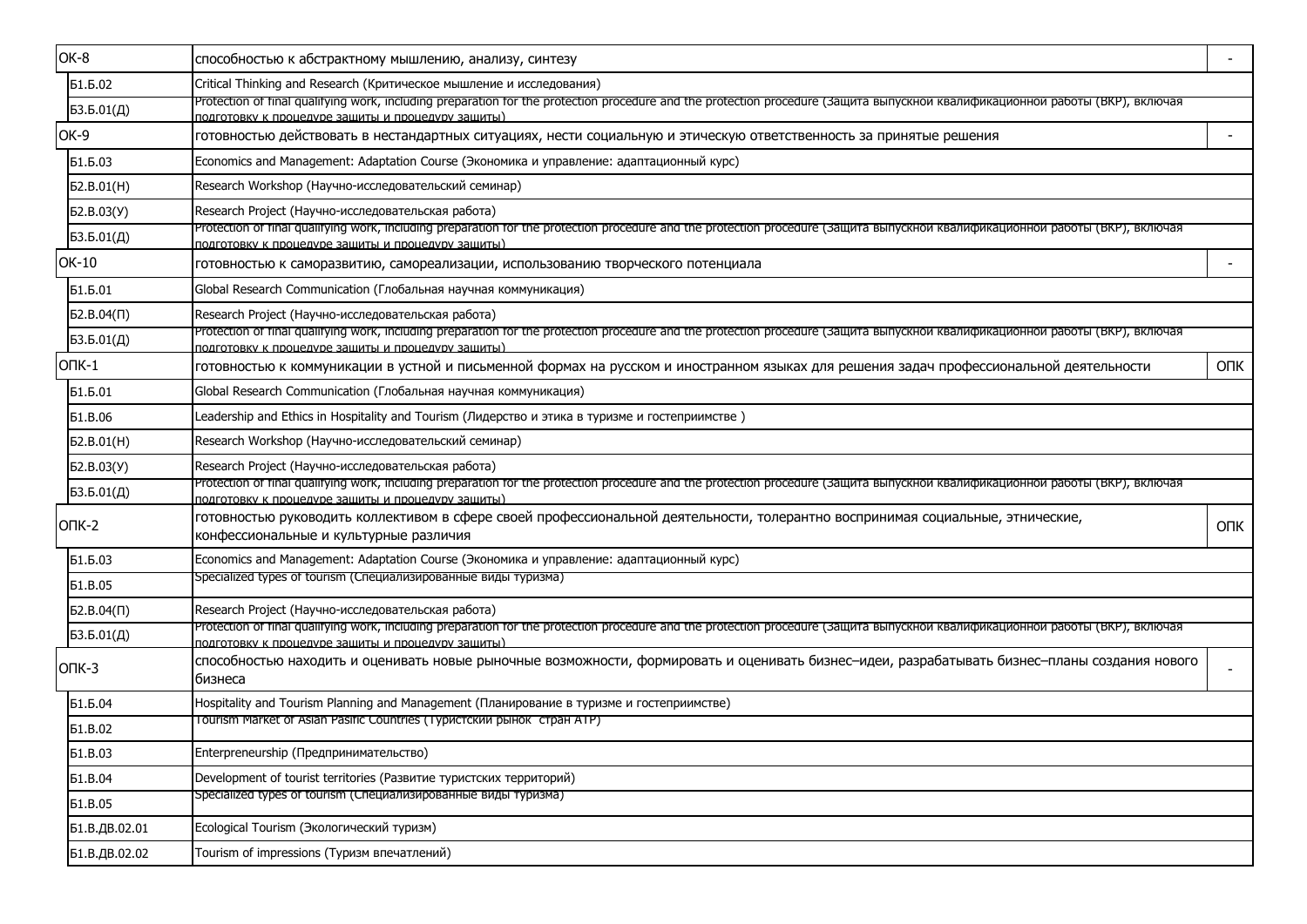| $52.B.04(\Pi)$ | Research Project (Научно-исследовательская работа)                                                                                                                                                                                  |    |
|----------------|-------------------------------------------------------------------------------------------------------------------------------------------------------------------------------------------------------------------------------------|----|
| 53.5.01(Д)     | Protection of final qualifying work, including preparation for the protection procedure and the protection procedure (защита выпускнои квалификационнои работы (ВКР), включая<br>полготовку к процелуре защиты и процелуру защиты). |    |
| $OTK-4$        | способностью разрабатывать корпоративную стратегию, стратегию бизнеса и функциональные стратегии организации                                                                                                                        |    |
| Б1.Б.04        | Hospitality and Tourism Planning and Management (Планирование в туризме и гостеприимстве)                                                                                                                                           |    |
| <b>61.B.03</b> | Enterpreneurship (Предпринимательство)                                                                                                                                                                                              |    |
| $52.B.04(\Pi)$ | Research Project (Научно-исследовательская работа)                                                                                                                                                                                  |    |
| 53.5.01(Д)     | Protection of final qualifying work, including preparation for the protection procedure and the protection procedure (защита выпускнои квалификационнои работы (ВКР), включая<br>подготовку к процедуре зашиты и процедуру зашиты)  |    |
|                | Вид деятельности: производственно-технологическая                                                                                                                                                                                   |    |
| $\n  IR-4\n$   | способностью к мониторингу и оценке эффективности процессов в туристской индустрии                                                                                                                                                  | ПК |
| Б1.Б.04        | Hospitality and Tourism Planning and Management (Планирование в туризме и гостеприимстве)                                                                                                                                           |    |
| <b>61.B.02</b> | Tourism Market of Asian Pasific Countries (Туристский рынок стран ATP)                                                                                                                                                              |    |
| Б1.В.ДВ.01.01  | Strategic Marketing in Tourism and Hospitality (Стратегическии маркетинг в индустрии туризма и гостеприимства)                                                                                                                      |    |
| Б1.В.ДВ.01.02  | E-Marketing in Hospitality and Tourism (Интернет маркетинг в индустрии туризма и гостеприммства)                                                                                                                                    |    |
| 52.B.06(1)     | Practice for Getting Professional Skills and Working Experience (Including Technological Practice (In Producation-Technological Activitie (практика по получению профессиональных умении и                                          |    |
| 52.B.08(1)     | опыта в производственно-технологической деятельности (в том числе технологическая практика).<br> Pre-graduation internship (Преддипломная практика)                                                                                 |    |
| 53.5.01(Д)     | Protection of final qualifying work, including preparation for the protection procedure and the protection procedure (Защита выпускнои квалификационнои работы (ВКР), включая<br>подготовку к процедуре защиты и процедуру защиты)  |    |
| $\n  TK-5\n$   | способностью к оценке инновационно-технологических рисков в туристской индустрии                                                                                                                                                    | ПК |
| Б1.В.ДВ.03.01  | Innovations in Torism and Hospitality (Инновации в туризме и гостеприимстве)                                                                                                                                                        |    |
| Б1.В.ДВ.03.02  | Investment Activities in Tourism (Инвестиционная деятельность в туризме)                                                                                                                                                            |    |
| $52.B.06(\Pi)$ | Practice for Getting Professional Skills and Working Experience (Including Technological Practice (In Producation-Technological Activitie (практика по получению профессиональных умении и                                          |    |
| 52.B.08(1)     | опыта в производственно-технологической деятельности (в том числе технологическая практика).<br> Pre-graduation internship (Преддипломная практика)                                                                                 |    |
| 53.5.01(Д)     | Protection of final qualifying work, including preparation for the protection procedure and the protection procedure (Защита выпускнои квалификационнои работы (ВКР), включая                                                       |    |
| ПК-6           | подготовку к процедуре зашиты и процедуру зашиты)<br>способностью к внедрению современной системы стандартизации в туристской индустрии                                                                                             | ПК |
| Б1.В.ДВ.01.01  | Strategic Marketing in Tourism and Hospitality (Стратегическии маркетинг в индустрии туризма и гостеприимства)                                                                                                                      |    |
| Б1.В.ДВ.01.02  | E-Marketing in Hospitality and Tourism (Интернет маркетинг в индустрии туризма и гостеприммства)                                                                                                                                    |    |
| Б1.В.ДВ.03.01  | Innovations in Torism and Hospitality (Инновации в туризме и гостеприимстве)                                                                                                                                                        |    |
| Б1.В.ДВ.03.02  | Investment Activities in Tourism (Инвестиционная деятельность в туризме)                                                                                                                                                            |    |
| 52.B.06(1)     | Practice for Getting Professional Skills and Working Experience (Including Technological Practice (In Producation-Technological Activitie (практика по получению профессиональных умении и                                          |    |
| 52.B.08(1)     | Іопыта в производственно-технологической деятельности (в том числе технологическая практика)<br> Pre-graduation internship (Преддипломная практика)                                                                                 |    |
| БЗ.Б.01(Д)     | Protection of final qualifying work, including preparation for the protection procedure and the protection procedure (Защита выпускнои квалификационнои работы (ВКР), включая                                                       |    |
| ФТД.В.01       | подготовку к процедуре защиты и процедуру защиты)<br>International Hospitality Operations Management (Международный опыт управления отелями)                                                                                        |    |
|                | Вид деятельности: организационно-управленческая                                                                                                                                                                                     |    |
| $\Pi K-7$      | владением приемами и методами работы с персоналом, методами оценки качества и результативности труда персонала предприятия туристской индустрии                                                                                     | ПК |
|                |                                                                                                                                                                                                                                     |    |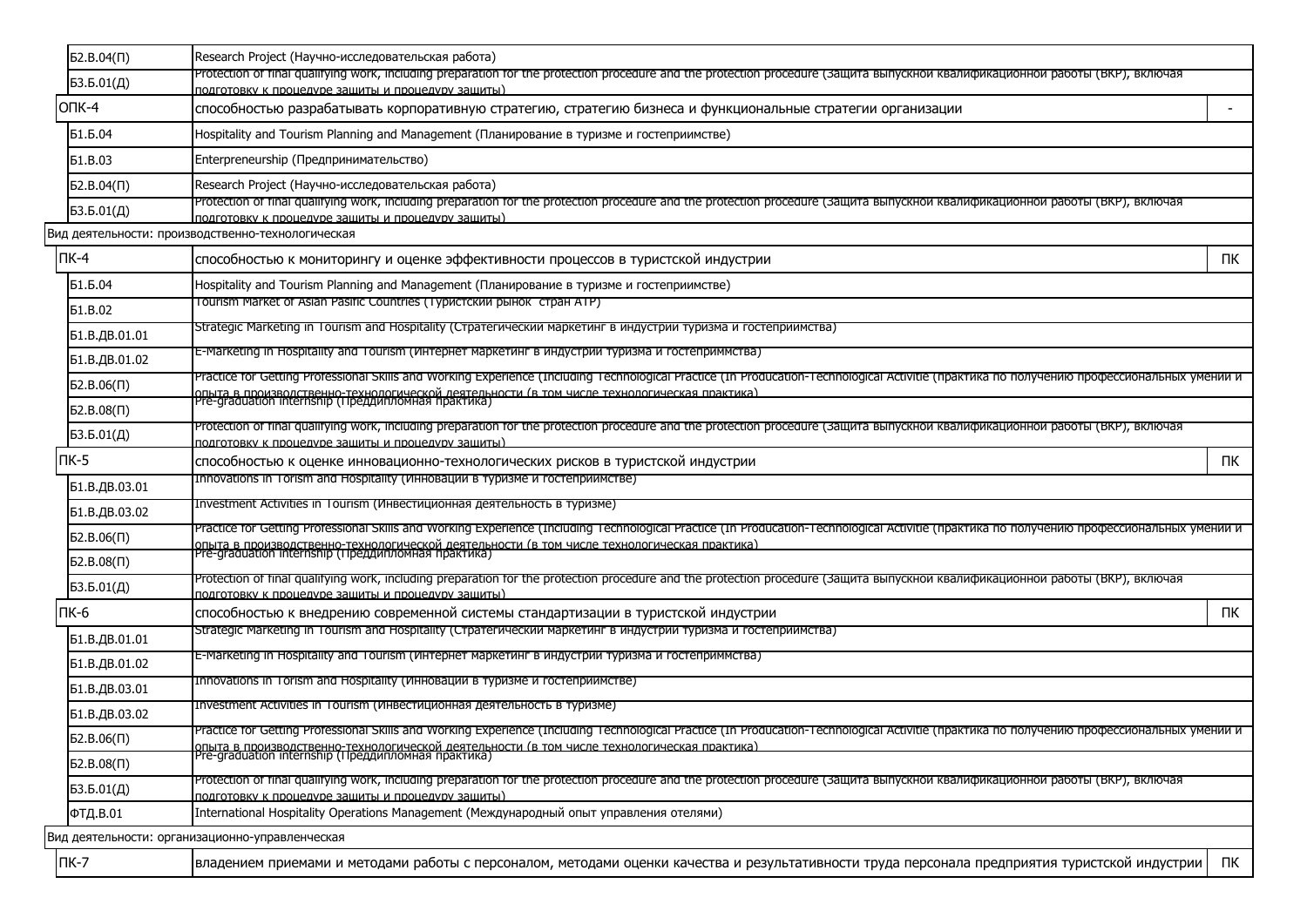| <b>51.B.06</b> | Leadership and Ethics in Hospitality and Tourism (Лидерство и этика в туризме и гостеприимстве)                                                                                                                                     |    |
|----------------|-------------------------------------------------------------------------------------------------------------------------------------------------------------------------------------------------------------------------------------|----|
| Б1.В.ДВ.04.01  | Communication for Hospitality and Tourism (Коммуникации в туризме и гостеприимстве)                                                                                                                                                 |    |
| Б1.В.ДВ.04.02  | Management of changes in the tourism and hospitality industry (Управление изменениями в индустрии туризма и гостеприимства)                                                                                                         |    |
| 52.B.05(1)     | Practice for Getting Professional Skills and Working Experience (Including Organizational and Management Practice in Organizational and Management Activities) (практика по получению                                               |    |
| 52.B.07(1)     | профессиональных умений и опыта в организационно-управленческой деятельности (в том числе организационно-управленческая практика)<br>Реdagogical Practice (Педагогическая практика)                                                 |    |
| 52.B.08(1)     | Pre-graduation internship (Преддипломная практика)                                                                                                                                                                                  |    |
| БЗ.Б.01(Д)     | Protection of final qualifying work, including preparation for the protection procedure and the protection procedure (Защита выпускнои квалификационнои работы (ВКР), включая<br>подготовку к процедуре зашиты и процедуру зашиты). |    |
| ПК-8           | способностью формулировать концепцию туристского предприятия, разрабатывать эффективную стратегию и формировать активную политику оценки<br>рисков предприятия туристской индустрии                                                 | ПК |
| <b>61.B.03</b> | Enterpreneurship (Предпринимательство)                                                                                                                                                                                              |    |
| <b>51.B.05</b> | Specialized types of tourism (Специализированные виды туризма)                                                                                                                                                                      |    |
| Б1.В.ДВ.04.01  | Communication for Hospitality and Tourism (Коммуникации в туризме и гостеприимстве)                                                                                                                                                 |    |
| Б1.В.ДВ.04.02  | Management of changes in the tourism and hospitality industry (Управление изменениями в индустрии туризма и гостеприимства)                                                                                                         |    |
| 52.B.05(1)     | Practice for Getting Professional Skills and Working Experience (Including Organizational and Management Practice in Organizational and Management Activities) (практика по получению                                               |    |
| $52.B.08(\Pi)$ | профессиональных умений и опыта в организационно-управленческой леятельности (в том числе организационно-управленческая практика)<br>Pre-graduation internship (Преддипломная практика)                                             |    |
| БЗ.Б.01(Д)     | Protection of final qualifying work, including preparation for the protection procedure and the protection procedure (защита выпускнои квалификационнои работы (ВКР), включая<br>подготовку к процедуре защиты и процедуру защиты)  |    |
| ПК-9           | способностью оценивать и осуществлять технико-экономическое обоснование инновационных проектов в туристской индустрии на разных уровнях<br>(федеральном, региональном, муниципальном (локальном) уровне)                            | ΠК |
| <b>61.B.03</b> | Enterpreneurship (Предпринимательство)                                                                                                                                                                                              |    |
| Б1.В.ДВ.02.01  | Ecological Tourism (Экологический туризм)                                                                                                                                                                                           |    |
| Б1.В.ДВ.02.02  | Tourism of impressions (Туризм впечатлений)                                                                                                                                                                                         |    |
| Б1.В.ДВ.04.01  | Communication for Hospitality and Tourism (Коммуникации в туризме и гостеприимстве)                                                                                                                                                 |    |
| Б1.В.ДВ.04.02  | Management of changes in the tourism and hospitality industry (Управление изменениями в индустрии туризма и гостеприимства)                                                                                                         |    |
| $52.B.05(\Pi)$ | Practice for Getting Professional Skills and Working Experience (Including Organizational and Management Practice in Organizational and Management Activities) (практика по получению                                               |    |
| 52.B.08(1)     | профессиональных умений и опыта в организационно-управленческой леятельности (в том числе организационно-управленческая практика)<br>Pre-graduation internship (Преддипломная практика)                                             |    |
| 53.5.01(Д)     | Protection of final qualifying work, including preparation for the protection procedure and the protection procedure (Защита выпускнои квалификационнои работы (ВКР), включая                                                       |    |
|                | полготовку к процелуре зашиты и процелуру зашиты)<br>Вид деятельности: научно-исследовательская                                                                                                                                     |    |
| ПК-11          | готовностью использовать современные достижения науки и передовой технологии в научно-исследовательских работах в сфере туризма                                                                                                     | ПК |
| <b>61.B.01</b> | Econometrics (Эконометрика)                                                                                                                                                                                                         |    |
| Б2.В.01(H)     | Research Workshop (Научно-исследовательский семинар)                                                                                                                                                                                |    |
| 62.B.02(Y)     | <u>тгаming Practice for Getting Primary Skills (Учебная практика по получению первичных профессиональных умении и навыков)</u>                                                                                                      |    |
| Б2.В.03(У)     | Research Project (Научно-исследовательская работа)                                                                                                                                                                                  |    |
| 52.B.04(1)     | Research Project (Научно-исследовательская работа)                                                                                                                                                                                  |    |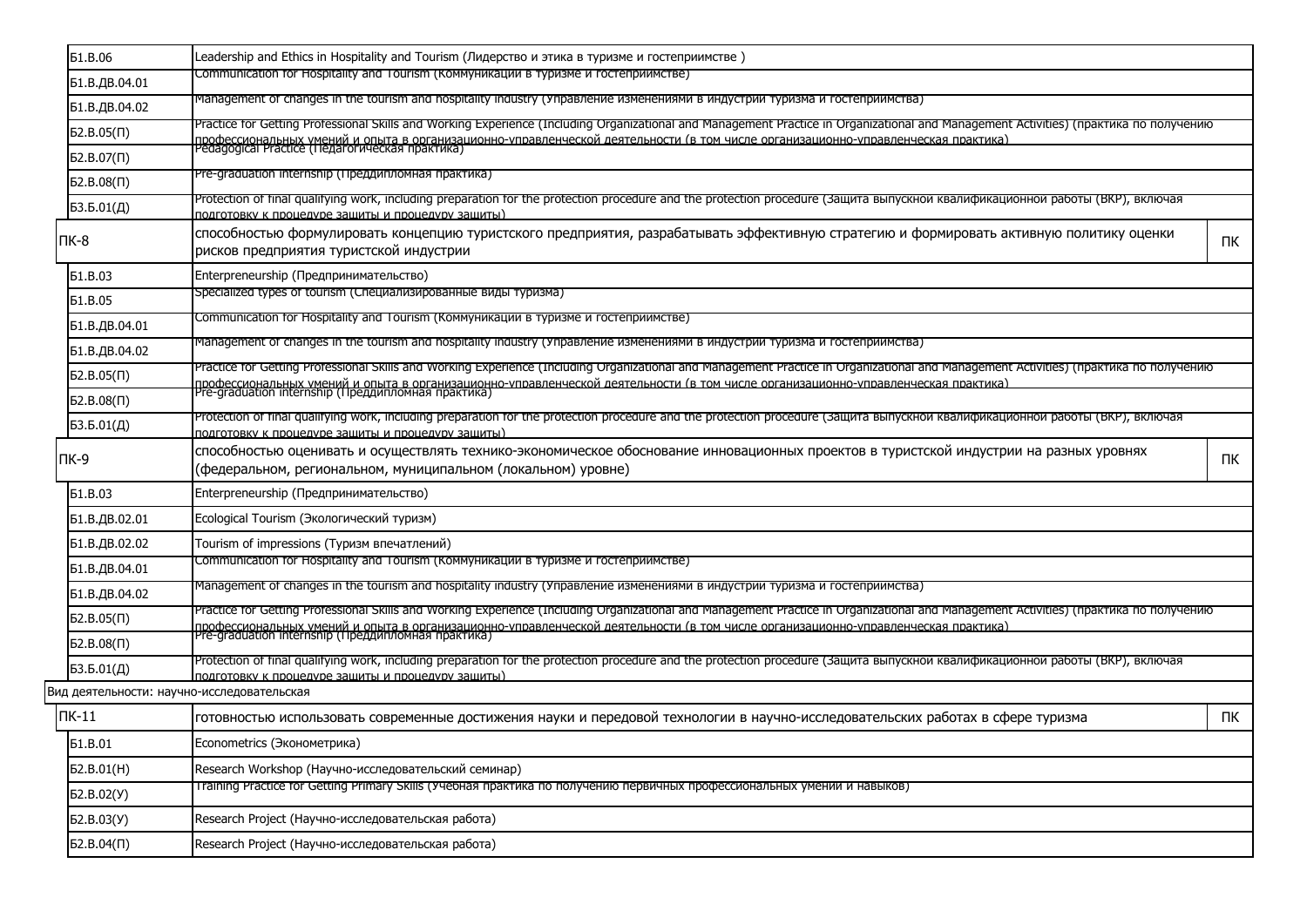| 52.B.08(1)        | Pre-graduation internship (Преддипломная практика)                                                                                                                                                                                  |                          |
|-------------------|-------------------------------------------------------------------------------------------------------------------------------------------------------------------------------------------------------------------------------------|--------------------------|
| БЗ.Б.01(Д)        | Protection of final qualifying work, including preparation for the protection procedure and the protection procedure (защита выпускнои квалификационнои работы (ВКР), включая                                                       |                          |
| $TK-12$           | полготовку к процелуре защиты и процелуру защиты)<br>способностью ставить задачи и выбирать методы исследования, интерпретировать и представлять результаты научных исследований в сфере туризма                                    | ПК                       |
| <b>51.B.01</b>    | Econometrics (Эконометрика)                                                                                                                                                                                                         |                          |
| Б2.В.01(H)        | Research Workshop (Научно-исследовательский семинар)                                                                                                                                                                                |                          |
| 62.B.02(Y)        | I raining Practice for Getting Primary Skills (Учебная практика по получению первичных профессиональных умении и навыков)                                                                                                           |                          |
| 62.B.03(Y)        | Research Project (Научно-исследовательская работа)                                                                                                                                                                                  |                          |
| $52.B.04(\Pi)$    | Research Project (Научно-исследовательская работа)                                                                                                                                                                                  |                          |
| 52.B.08(1)        | Pre-graduation internship (Преддипломная практика)                                                                                                                                                                                  |                          |
| БЗ.Б.01(Д)        | Protection of final qualifying work, including preparation for the protection procedure and the protection procedure (защита выпускнои квалификационнои работы (ВКР), включая<br>подготовку к процедуре защиты и процедуру защиты)  |                          |
| $TK-13$           | готовностью представлять результаты научного исследования в сфере туризма в формах отчетов, прикладных разработок, докладов, рефератов,<br>публикаций, публичных выступлений и обсуждений                                           | ПК                       |
| <b>61.B.01</b>    | Econometrics (Эконометрика)                                                                                                                                                                                                         |                          |
| Б1.В.ДВ.01.01     | Strategic Marketing in Tourism and Hospitality (Стратегическии маркетинг в индустрии туризма и гостеприимства)                                                                                                                      |                          |
| Б1.В.ДВ.01.02     | E-Marketing in Hospitality and Tourism (Интернет маркетинг в индустрии туризма и гостеприммства)                                                                                                                                    |                          |
| 52.B.01(H)        | Research Workshop (Научно-исследовательский семинар)                                                                                                                                                                                |                          |
| 62.B.02(Y)        | I raining Practice for Getting Primary Skills (Учебная практика по получению первичных профессиональных умении и навыков)                                                                                                           |                          |
| Б2.В.03(У)        | Research Project (Научно-исследовательская работа)                                                                                                                                                                                  |                          |
| $52.B.04(\Pi)$    | Research Project (Научно-исследовательская работа)                                                                                                                                                                                  |                          |
| $52.B.08(\Pi)$    | Pre-graduation internship (Преддипломная практика)                                                                                                                                                                                  |                          |
| 53.5.01(Д)        | Protection of final qualifying work, including preparation for the protection procedure and the protection procedure (Защита выпускнои квалификационнои работы (ВКР), включая<br>подготовку к процедуре зашиты и процедуру зашиты)  |                          |
| $\Pi K-14$        | способностью к разработке и внедрению инновационных технологий в туристской индустрии                                                                                                                                               | ПК                       |
| Б1.В.ДВ.03.01     | Innovations in Torism and Hospitality (Инновации в туризме и гостеприимстве)                                                                                                                                                        |                          |
| Б1.В.ДВ.03.02     | Investment Activities in Tourism (Инвестиционная деятельность в туризме)                                                                                                                                                            |                          |
| 52.B.01(H)        | Research Workshop (Научно-исследовательский семинар)                                                                                                                                                                                |                          |
| <b>62.B.03(Y)</b> | Research Project (Научно-исследовательская работа)                                                                                                                                                                                  |                          |
| $52.B.04(\Pi)$    | Research Project (Научно-исследовательская работа)                                                                                                                                                                                  |                          |
| 52.B.08(1)        | Pre-graduation internship (Преддипломная практика)                                                                                                                                                                                  |                          |
| БЗ.Б.01(Д)        | Protection of final qualifying work, including preparation for the protection procedure and the protection procedure (Защита выпускнои квалификационнои работы (ВКР), включая<br>подготовку к процедуре защиты и процедуру защиты). |                          |
| $TK-15$           | способностью формировать программы комплексного туристского развития территорий с учетом кластерного подхода на основе использования<br>результатов научных исследований                                                            | $\overline{\phantom{a}}$ |
| Б1.Б.04           | Hospitality and Tourism Planning and Management (Планирование в туризме и гостеприимстве)                                                                                                                                           |                          |
| <b>61.B.04</b>    | Development of tourist territories (Развитие туристских территорий)                                                                                                                                                                 |                          |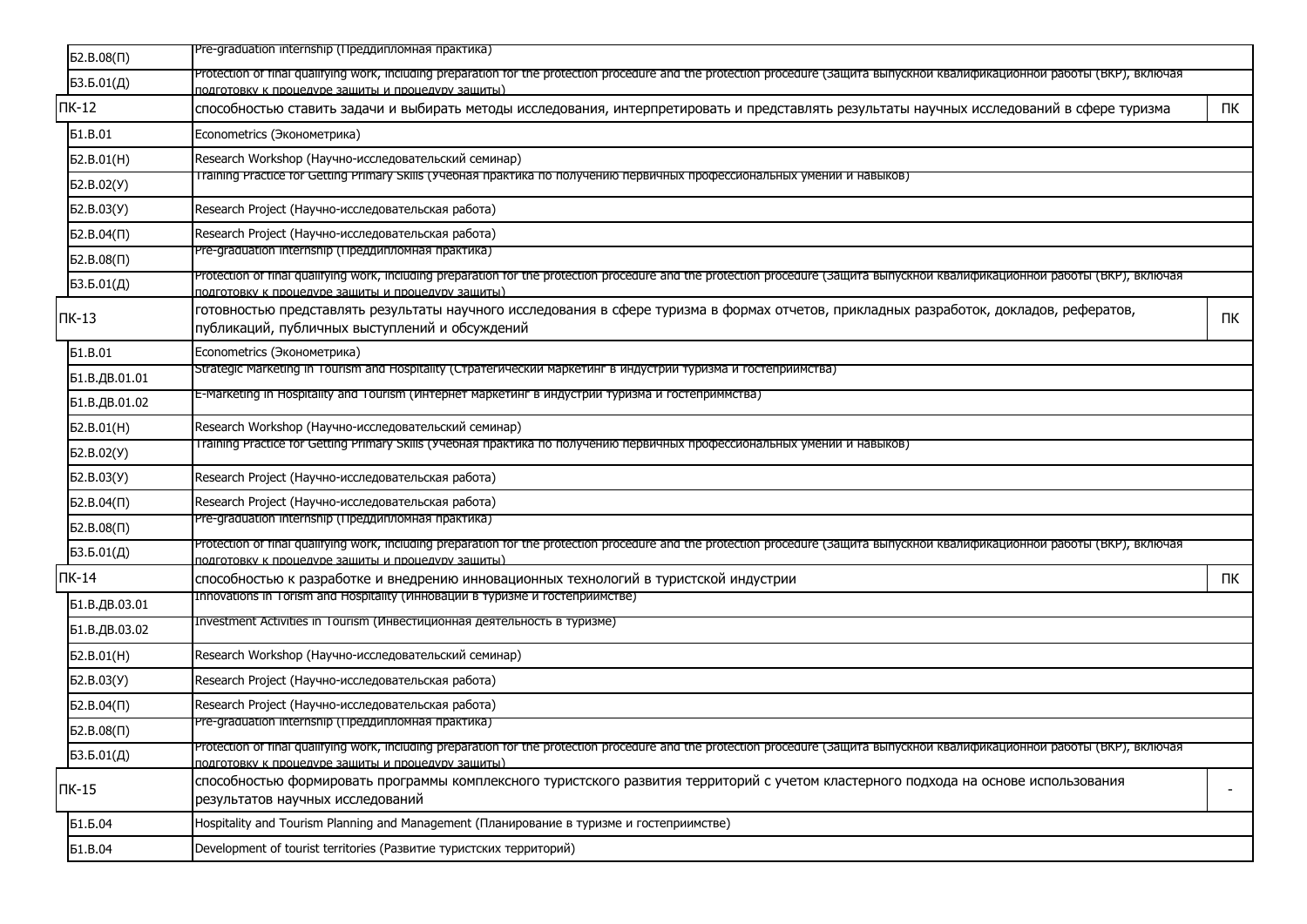| 52.B.01(H)     | Research Workshop (Научно-исследовательский семинар)                                                                                                                                                                               |
|----------------|------------------------------------------------------------------------------------------------------------------------------------------------------------------------------------------------------------------------------------|
| $52.B.04(\Pi)$ | Research Project (Научно-исследовательская работа)                                                                                                                                                                                 |
| 52.B.08(1)     | Pre-graduation internship (Преддипломная практика)                                                                                                                                                                                 |
| 53.5.01(Д)     | Protection of final qualifying work, including preparation for the protection procedure and the protection procedure (Защита выпускнои квалификационнои работы (ВКР), включая<br>подготовку к процедуре защиты и процедуру защиты) |
| ФТД.В.02       | Resort and SPA Indastry (Индустрия СПА и курортов)                                                                                                                                                                                 |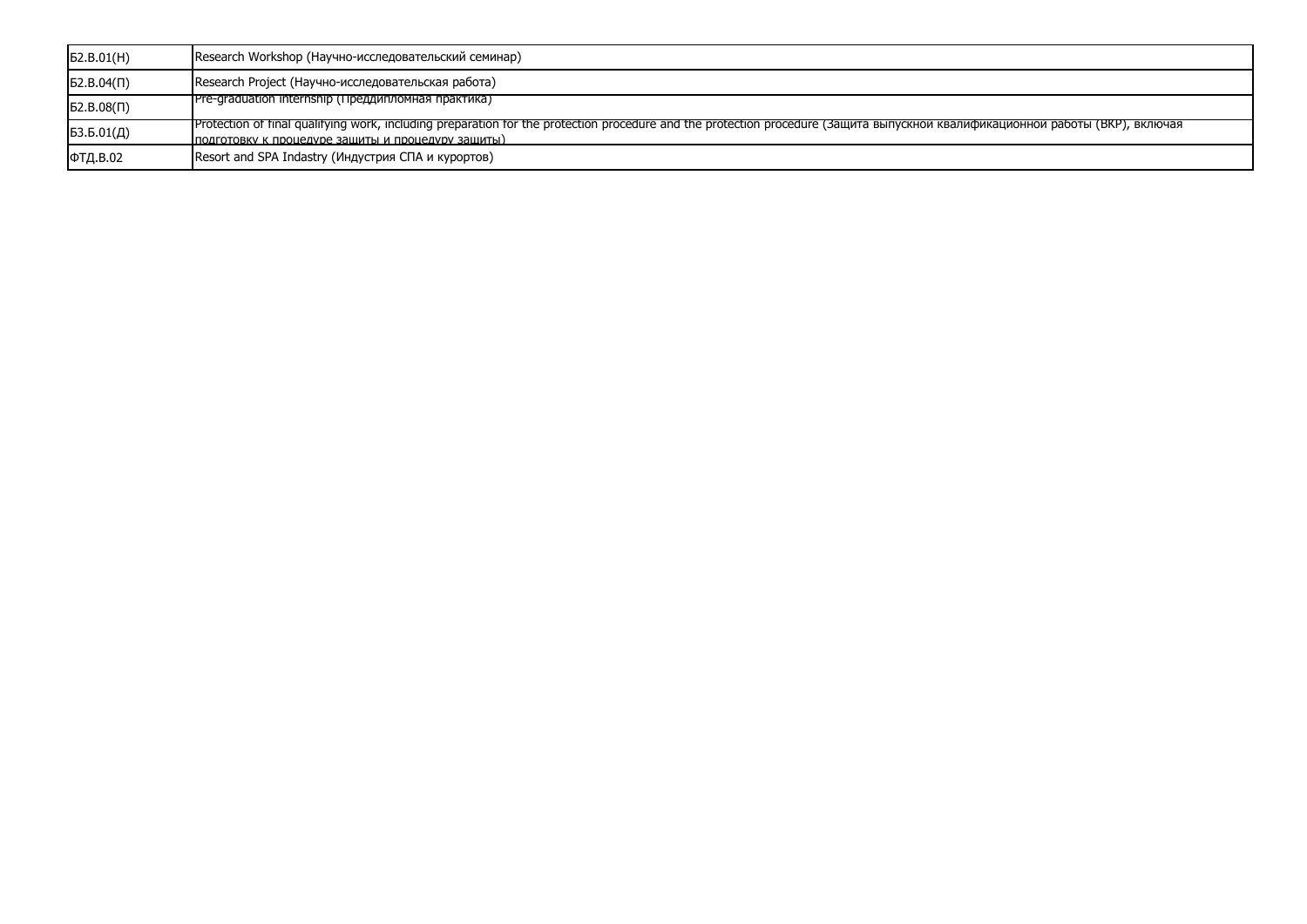|             | Индекс         | Наименование                                                                                                         | Формируемые компетенции                                                                                                                                           |
|-------------|----------------|----------------------------------------------------------------------------------------------------------------------|-------------------------------------------------------------------------------------------------------------------------------------------------------------------|
| Б1          |                | Дисциплины (модули)                                                                                                  | OK-1; OK-2; OK-3; OK-4; OK-5; OK-6; OK-7; OK-8; OK-9; OK-10; OΠK-1; OΠK-2; OΠK-3; OΠK-4; ПК-4; ПК-5; ПК-6; ПК-7; ПК-8;<br>ПК-9; ПК-11; ПК-12; ПК-13; ПК-14; ПК-15 |
| Б1.Б        |                | Базовая часть                                                                                                        | OK-1; OK-2; OK-3; OK-4; OK-5; OK-6; OK-7; OK-8; OK-9; OK-10; ONK-1; ONK-2; ONK-3; ONK-4; NK-4; NK-15                                                              |
|             | Б1.Б.01        | Global Research Communication (Глобальная научная<br>коммуникация)                                                   | OK-6; OK-7; OK-10; ONK-1                                                                                                                                          |
|             | Б1.Б.02        | Critical Thinking and Research (Критическое мышление<br>и исследования)                                              | OK-4; OK-5; OK-6; OK-8                                                                                                                                            |
|             | Б1.Б.03        | Economics and Management: Adaptation Course<br>(Экономика и управление: адаптационный курс)                          | OK-1; OK-2; OK-3; OK-9; ONK-2                                                                                                                                     |
|             | Б1.Б.04        | Hospitality and Tourism Planning and Management<br>(Планирование в туризме и гостеприимстве)                         | ОПК-3; ОПК-4; ПК-4; ПК-15                                                                                                                                         |
| <b>51.B</b> |                | Вариативная часть                                                                                                    | OK-1; OK-2; OK-7; OПK-1; OПK-2; OПK-3; OПK-4; ПК-4; ПК-5; ПК-6; ПК-7; ПК-8; ПК-9; ПК-11; ПК-12; ПК-13; ПК-14; ПК-15                                               |
|             | <b>51.B.01</b> | Econometrics (Эконометрика)                                                                                          | OK-1; NK-11; NK-12; NK-13                                                                                                                                         |
|             | <b>61.B.02</b> | Tourism Market of Asian Pasific Countries (Туристский<br>рынок стран ATP)                                            | ОК-1; ОПК-3; ПК-4                                                                                                                                                 |
|             | <b>61.B.03</b> | Enterpreneurship (Предпринимательство)                                                                               | ОПК-3; ОПК-4; ПК-8; ПК-9                                                                                                                                          |
|             | <b>51.B.04</b> | Development of tourist territories (Развитие туристских<br>территорий)                                               | ОПК-3; ПК-15                                                                                                                                                      |
|             | <b>61.B.05</b> | Specialized types of tourism (Специализированные виды<br>туризма)                                                    | ОПК-2; ОПК-3; ПК-8                                                                                                                                                |
|             | <b>61.B.06</b> | Leadership and Ethics in Hospitality and Tourism<br>(Лидерство и этика в туризме и гостеприимстве)                   | OK-2; OK-7; ONK-1; NK-7                                                                                                                                           |
|             | Б1.В.ДВ.01     | Дисциплины по выбору Б1.В.ДВ.1                                                                                       | ПК-4; ПК-6; ПК-13                                                                                                                                                 |
|             | Б1.В.ДВ.01.01  | Strategic Marketing in Tourism and Hospitality<br>(Стратегический маркетинг в индустрии туризма и<br>гостеприимства) | ПК-4; ПК-6; ПК-13                                                                                                                                                 |
|             | Б1.В.ДВ.01.02  | E-Marketing in Hospitality and Tourism (Интернет<br>маркетинг в индустрии туризма и гостеприммства)                  | ПК-4; ПК-6; ПК-13                                                                                                                                                 |
|             | Б1.В.ДВ.02     | Дисциплины по выбору Б1.В.ДВ.2                                                                                       | ОПК-3; ПК-9                                                                                                                                                       |
|             | Б1.В.ДВ.02.01  | Ecological Tourism (Экологический туризм)                                                                            | ОПК-3; ПК-9                                                                                                                                                       |
|             | Б1.В.ДВ.02.02  | Tourism of impressions (Туризм впечатлений)                                                                          | ОПК-3; ПК-9                                                                                                                                                       |
|             | Б1.В.ДВ.03     | Дисциплины по выбору Б1.В.ДВ.3                                                                                       | ПК-5; ПК-6; ПК-14                                                                                                                                                 |
|             | Б1.В.ДВ.03.01  | Innovations in Torism and Hospitality (Инновации в<br>туризме и гостеприимстве)                                      | ПК-5; ПК-6; ПК-14                                                                                                                                                 |
|             | Б1.В.ДВ.03.02  | Investment Activities in Tourism (Инвестиционная<br>деятельность в туризме)                                          | ПК-5; ПК-6; ПК-14                                                                                                                                                 |
|             | Б1.В.ДВ.04     | Дисциплины (модули) по выбору 4 (ДВ.4)                                                                               | ПК-7; ПК-8; ПК-9                                                                                                                                                  |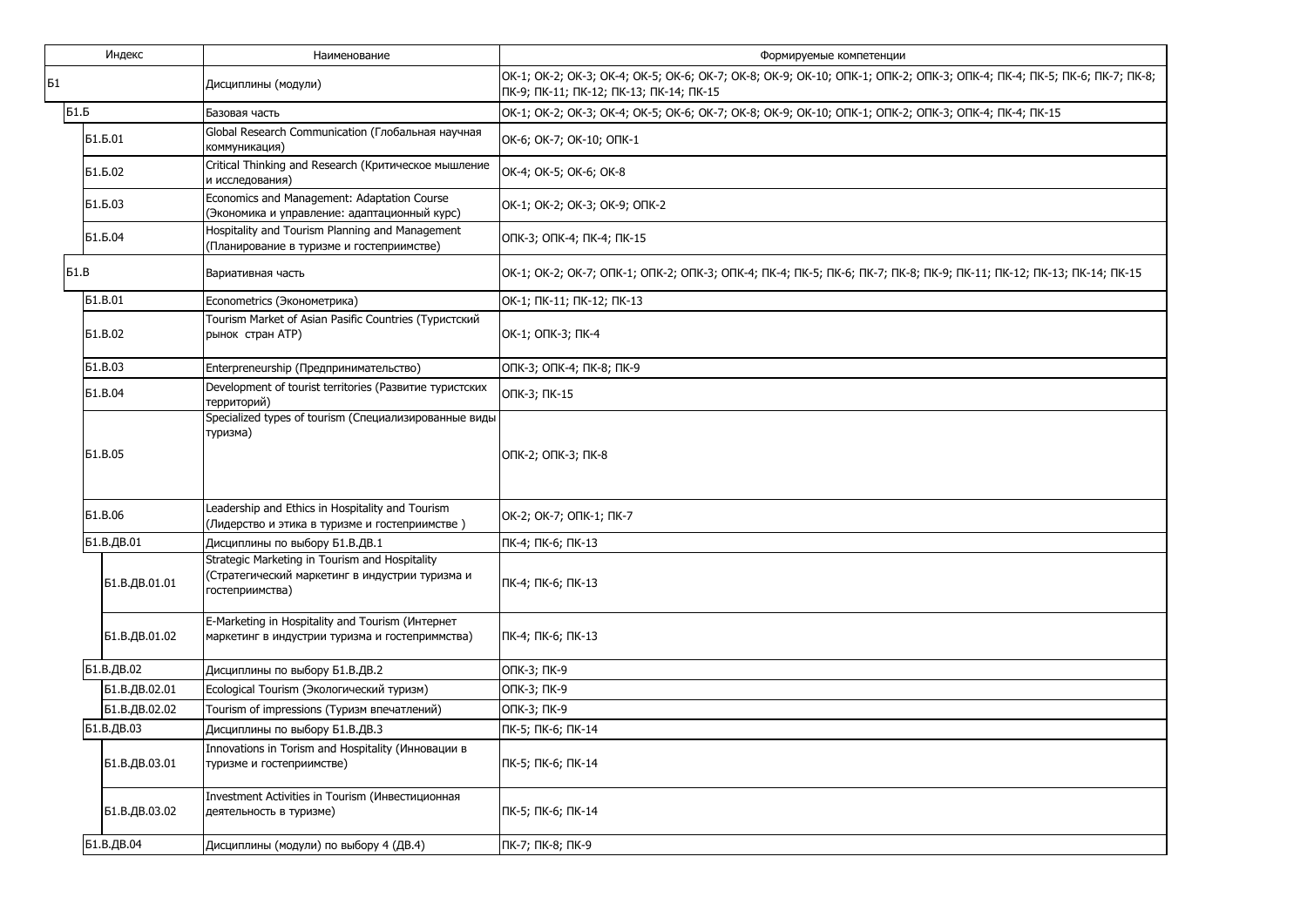|     | Б1.В.ДВ.04.01       | Communication for Hospitality and Tourism<br>(Коммуникации в туризме и гостеприимстве)                                                                                                                                                                                                                                                     | ПК-7; ПК-8; ПК-9                                                                                                                                                  |
|-----|---------------------|--------------------------------------------------------------------------------------------------------------------------------------------------------------------------------------------------------------------------------------------------------------------------------------------------------------------------------------------|-------------------------------------------------------------------------------------------------------------------------------------------------------------------|
|     | Б1.В.ДВ.04.02       | Management of changes in the tourism and hospitality<br>industry (Управление изменениями в индустрии<br>туризма и гостеприимства)                                                                                                                                                                                                          | ПК-7; ПК-8; ПК-9                                                                                                                                                  |
| Б2  |                     | Практики, в том числе научно-исследовательская<br>работа (НИР)                                                                                                                                                                                                                                                                             | OK-2; OK-3; OK-6; OK-7; OK-9; OK-10; OΠK-1; OΠK-2; OΠK-3; OΠK-4; ΠK-4; ΠK-5; ΠK-6; ΠK-7; ΠK-8; ΠK-9; ΠK-11; ΠK-12; ΠK-<br>13; NK-14; NK-15                        |
|     | 52.B                | Вариативная часть                                                                                                                                                                                                                                                                                                                          | OK-2; OK-3; OK-6; OK-7; OK-9; OK-10; OΠK-1; OΠK-2; OΠK-3; OΠK-4; ΠK-4; ΠK-5; ΠK-6; ΠK-7; ΠK-8; ΠK-9; ΠK-11; ΠK-12; ΠK-<br>13; ПК-14; ПК-15                        |
|     | Б2.В.01(H)          | Research Workshop (Научно-исследовательский<br>семинар)                                                                                                                                                                                                                                                                                    | OK-6; OK-7; OK-9; ONK-1; NK-11; NK-12; NK-13; NK-14; NK-15                                                                                                        |
|     | D. B. 02(Y)         | Training Practice for Getting Primary Skills (Учебная<br>практика по получению первичных профессиональных<br>умений и навыков)                                                                                                                                                                                                             | ПК-11; ПК-12; ПК-13                                                                                                                                               |
|     | 52.B.03(Y)          | Research Project (Научно-исследовательская работа)                                                                                                                                                                                                                                                                                         | OK-2; OK-3; OK-9; ONK-1; NK-11; NK-12; NK-13; NK-14                                                                                                               |
|     | $52.B.04(\Pi)$      | Research Project (Научно-исследовательская работа)                                                                                                                                                                                                                                                                                         | ОК-10; ОПК-2; ОПК-3; ОПК-4; ПК-11; ПК-12; ПК-13; ПК-14; ПК-15                                                                                                     |
|     | 52.B.05(II)         | Practice for Getting Professional Skills and Working<br>Experience (Including Organizational and Management<br>Practice in Organizational and Management Activities)<br>(практика по получению профессиональных умений и<br>опыта в организационно-управленческой<br>деятельности (в том числе организационно-<br>управленческая практика) | ПК-7; ПК-8; ПК-9                                                                                                                                                  |
|     | 52.B.06(1)          | Practice for Getting Professional Skills and Working<br>Experience (Including Technological Practice (In<br>Producation-Technological Activitie (практика по<br>получению профессиональных умений и опыта в<br>производственно-технологической деятельности (в<br>том числе технологическая практика)                                      | ПК-4; ПК-5; ПК-6                                                                                                                                                  |
|     | $52.B.07(\Pi)$      | Pedagogical Practice (Педагогическая практика)                                                                                                                                                                                                                                                                                             | ПК-7                                                                                                                                                              |
|     | 52.B.08(1)          | Pre-graduation internship (Преддипломная практика)                                                                                                                                                                                                                                                                                         | ПК-4; ПК-5; ПК-6; ПК-7; ПК-8; ПК-9; ПК-11; ПК-12; ПК-13; ПК-14; ПК-15                                                                                             |
| Б3  |                     | осударственная итоговая аттестация                                                                                                                                                                                                                                                                                                         | OK-1; OK-2; OK-3; OK-4; OK-5; OK-6; OK-7; OK-8; OK-9; OK-10; OΠK-1; OΠK-2; OΠK-3; OПK-4; ПК-4; ПК-5; ПК-6; ПК-7; ПК-8;<br>ПК-9; ПК-11; ПК-12; ПК-13; ПК-14; ПК-15 |
|     | БЗ.Б                | Базовая часть                                                                                                                                                                                                                                                                                                                              | OK-1; OK-2; OK-3; OK-4; OK-5; OK-6; OK-7; OK-8; OK-9; OK-10; OΠK-1; OПK-2; OПK-3; OПK-4; ПК-4; ПК-5; ПК-6; ПК-7; ПК-8;<br>ПК-9; ПК-11; ПК-12; ПК-13; ПК-14; ПК-15 |
|     | 53.5.01( <i>Д</i> ) | Protection of final qualifying work, including preparation<br>for the protection procedure and the protection procedure<br>(Защита выпускной квалификационной работы (ВКР),<br>включая подготовку к процедуре защиты и процедуру<br>защиты)                                                                                                | OK-1; OK-2; OK-3; OK-4; OK-5; OK-6; OK-7; OK-8; OK-9; OK-10; OΠK-1; OΠK-2; OПK-3; OПK-4; ПК-4; ПК-5; ПК-6; ПК-7; ПК-8;<br>ПК-9; ПК-11; ПК-12; ПК-13; ПК-14; ПК-15 |
| ФТД |                     | Факультативы                                                                                                                                                                                                                                                                                                                               | ПК-6; ПК-15                                                                                                                                                       |
|     | ФТД.В               | Вариативная часть                                                                                                                                                                                                                                                                                                                          | ПК-6; ПК-15                                                                                                                                                       |
|     | ФТД.В.01            | International Hospitality Operations Management<br>(Международный опыт управления отелями)                                                                                                                                                                                                                                                 | ПК-6                                                                                                                                                              |
|     | ФТД.В.02            | Resort and SPA Indastry (Индустрия СПА и курортов)                                                                                                                                                                                                                                                                                         | $\Pi K-15$                                                                                                                                                        |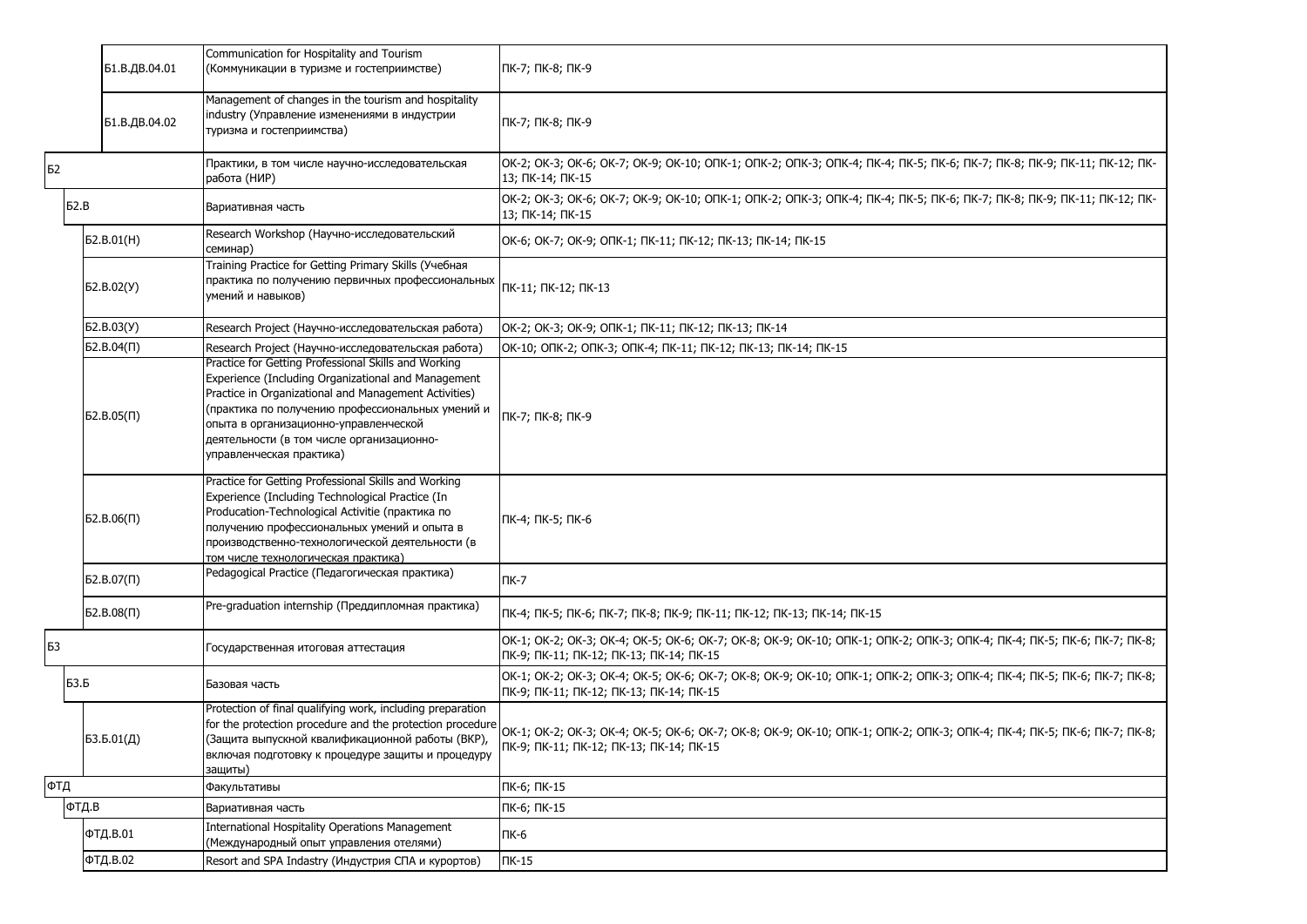|             |                                                                 |             |                         |                                         | Итого          |       |                | Kypc 1                   |                |                  | Kypc 2                   |                  |             |  |
|-------------|-----------------------------------------------------------------|-------------|-------------------------|-----------------------------------------|----------------|-------|----------------|--------------------------|----------------|------------------|--------------------------|------------------|-------------|--|
|             |                                                                 | Баз.%       | Bap.%                   | ДВ(от                                   |                | 3.e.  |                | Всего                    | Cem 1          | Сем <sub>2</sub> | Всего                    | Сем <sub>3</sub> | Сем 4       |  |
|             |                                                                 |             |                         | Bap.)%                                  | Мин.           | Макс. | Факт           |                          |                |                  |                          |                  |             |  |
|             | Итого (с факультативами)                                        |             |                         |                                         | 107            | 145   | 122            | 62                       | 31             | 31               | 60                       | 30               | 30          |  |
|             | Итого по ОП (без факультативов)                                 |             |                         |                                         | 105            | 135   | 120            | 60                       | 31             | 29               | 60                       | 30               | 30          |  |
| <b>61</b>   | Дисциплины (модули)                                             | 35%         | 65%                     | 34.2%                                   | 54             | 66    | 54             | 36                       | 19             | 17               | 18                       | 18               |             |  |
| 51.5        | Базовая часть                                                   |             |                         |                                         | 15             | 24    | 19             | 10                       | 10             |                  | $\overline{9}$           | 9                |             |  |
| 51.B        | Вариативная часть                                               |             |                         |                                         | 30             | 51    | 35             | 26                       | 9              | 17               | 9                        | 9                |             |  |
| Б2          | Практики, в том числе научно-<br>исследовательская работа (НИР) | $0\%$       | 100%                    | 0%                                      | 45             | 60    | 60             | 24                       | 12             | 12               | 36                       | 12               | 24          |  |
| 52.B        | Вариативная часть                                               |             |                         |                                         | 45             | 60    | 60             | 24                       | 12             | 12               | 36                       | 12               | 24          |  |
| Б3          | Государственная итоговая аттестация                             |             |                         |                                         | 6              | 9     | 6              |                          |                |                  | 6                        |                  | 6           |  |
| <b>БЗ.Б</b> | Базовая часть                                                   |             |                         |                                         | 6              | 9     | 6              |                          |                |                  | 6                        |                  | 6           |  |
| ФТД         | Факультативы                                                    |             |                         |                                         | $\overline{2}$ | 10    | $\overline{2}$ | $\overline{2}$           |                | $\overline{2}$   |                          |                  |             |  |
| ФТД.В       | Вариативная часть                                               |             |                         |                                         | $\overline{2}$ | 10    | $\overline{2}$ | 2 <sup>1</sup>           |                | $\overline{2}$   |                          |                  |             |  |
|             |                                                                 | лекционных  |                         |                                         |                |       | 24.26%         |                          |                |                  |                          |                  |             |  |
|             | Процент  занятий от аудиторных                                  |             | в интерактивной форме   |                                         |                |       |                |                          |                |                  |                          |                  |             |  |
|             |                                                                 |             |                         | ОП, факультативы (в период ТО)          |                |       | 52.7           |                          | 54             | 52               |                          | 51.8             |             |  |
|             | Учебная нагрузка (акад.час/нед)                                 |             |                         | ОП, факультативы (в период экз. сессий) |                |       | 36             |                          | 48             | 24               |                          | 36               |             |  |
|             |                                                                 |             | в период гос. экзаменов |                                         |                |       |                | $\overline{\phantom{a}}$ |                |                  | $\overline{\phantom{a}}$ |                  |             |  |
|             |                                                                 |             | Контактная работа       |                                         |                |       | 26.2           | $\sim$                   | 28.7           | 22               |                          | 28.2             |             |  |
|             |                                                                 |             | ЭКЗАМЕНЫ (Экз)          |                                         |                |       | 6              | $\overline{4}$           | $\overline{2}$ | 5                | $\overline{4}$           | 1                |             |  |
|             | Обязательные формы контроля                                     | ЗАЧЕТЫ (За) |                         |                                         |                |       |                | 3                        | $\mathbf{1}$   | $\overline{2}$   | $\mathbf{1}$             | 1                |             |  |
|             |                                                                 |             |                         | ЗАЧЕТЫ С ОЦЕНКОЙ (ЗаО)                  |                |       |                | 6                        | 3              | 3                | 6                        | 4                | $2^{\circ}$ |  |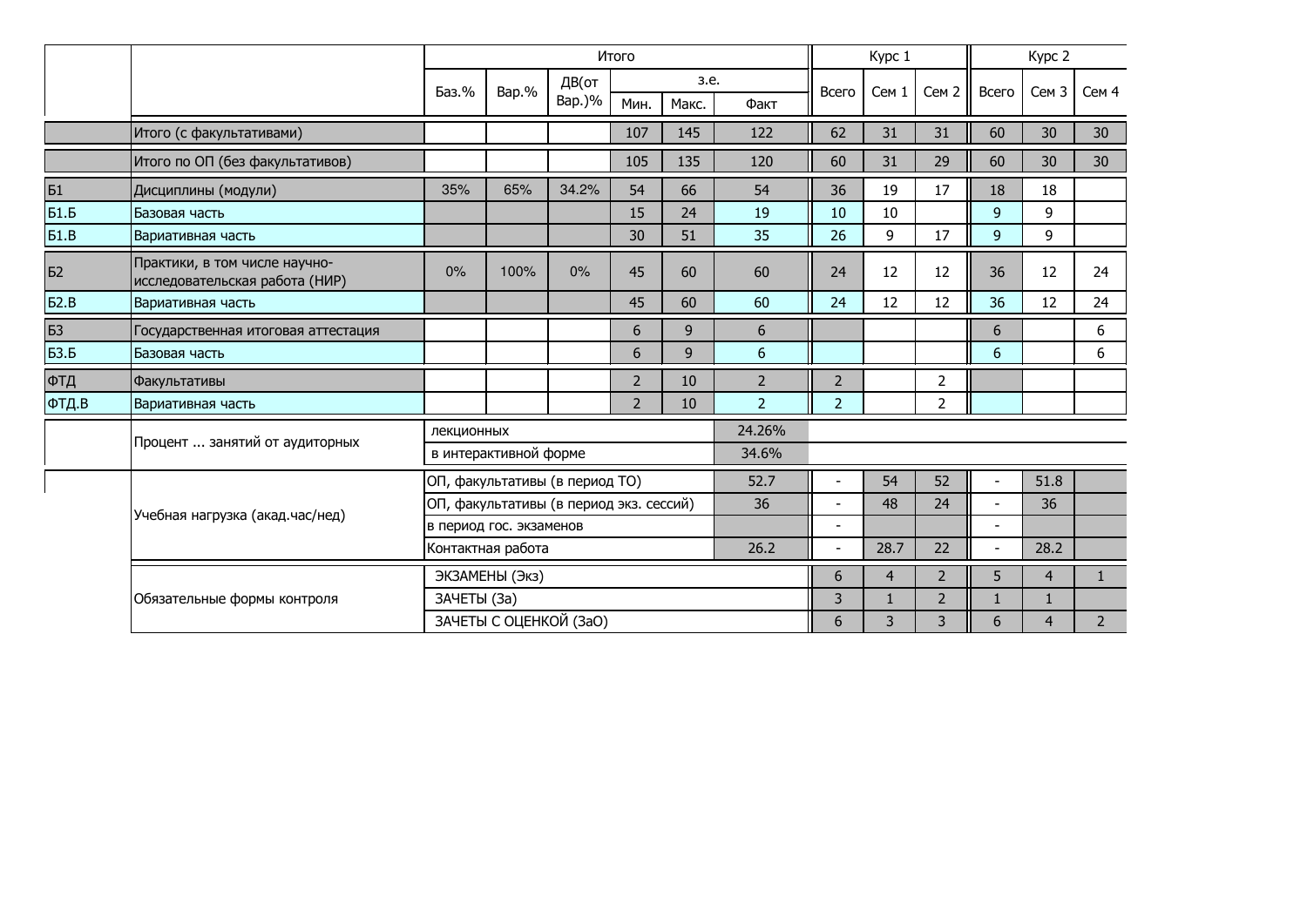|                             |                                 | Семестр 1                                                                            |        |                   |      |            |     |                     |            |       |     |               |                | Семестр 2<br>Академических часов |                 |            |        |         |  |                     |       |     |       |                         |                 |         |       |      |                    |     | Итого за курс       |                     |           |       |                         |                          |                 |                |
|-----------------------------|---------------------------------|--------------------------------------------------------------------------------------|--------|-------------------|------|------------|-----|---------------------|------------|-------|-----|---------------|----------------|----------------------------------|-----------------|------------|--------|---------|--|---------------------|-------|-----|-------|-------------------------|-----------------|---------|-------|------|--------------------|-----|---------------------|---------------------|-----------|-------|-------------------------|--------------------------|-----------------|----------------|
|                             |                                 |                                                                                      |        |                   |      |            |     | Академических часов |            |       |     |               |                |                                  |                 |            |        |         |  |                     |       |     |       |                         |                 |         |       |      |                    |     | Академических часов |                     |           |       | 3.e.                    |                          |                 |                |
|                             | № Индекс                        | Наименование                                                                         |        |                   |      |            |     |                     |            |       |     |               |                |                                  |                 |            |        |         |  |                     |       |     |       |                         |                 |         |       |      |                    |     |                     |                     |           |       |                         |                          | Каф.            | Семестры       |
|                             |                                 |                                                                                      |        | Контроль<br>Bcerc |      | Кон<br>Лек | Лаб | $\n  np\n$          | <b>KCP</b> | Консу | CP  | 3.e.<br>Контр |                |                                  | Недель Контроль | Bcero      | Кон    | Лек Лаб |  | <b>KCP</b><br>$\Pi$ | Консу | CP  | Контр | 3.e.                    | Недель          | Контрол | Bcero | Кон  | Пек                | Лаб | $\n  mp\n  KCP\n$   | Консу               | CP        | Контр | Bcero                   | Недель                   |                 |                |
|                             |                                 |                                                                                      |        |                   |      | такт.      |     |                     |            | льт   |     | ОЛЬ           |                |                                  |                 |            | такт.  |         |  |                     | ЛЬТ   |     | ОЛЬ   |                         |                 |         |       | такт |                    |     |                     | ЛЬТ                 |           | оль   |                         |                          |                 |                |
|                             |                                 |                                                                                      |        |                   |      |            |     |                     |            |       |     |               |                |                                  |                 |            |        |         |  |                     |       |     |       |                         |                 |         |       |      |                    |     |                     |                     |           |       |                         |                          |                 |                |
|                             | ИТОГО (с факультативами)        |                                                                                      |        | 1116              |      |            |     |                     |            |       |     |               | 31             | 21                               |                 | 1116       |        |         |  |                     |       |     |       | 31                      | 23              |         | 2232  |      |                    |     |                     |                     |           |       | 62                      | 44                       |                 |                |
|                             | ИТОГО по ОП (без факультативов) |                                                                                      |        | 1116              |      |            |     |                     |            |       |     | 31            |                |                                  |                 | 1044       |        |         |  |                     |       |     |       | 29                      |                 |         | 2160  |      |                    |     |                     |                     |           |       | 60                      |                          |                 |                |
|                             |                                 | ОП, факультативы (в период ТО)                                                       |        | 54                |      |            |     |                     |            |       |     |               |                |                                  |                 | 52         |        |         |  |                     |       |     |       |                         |                 |         | 53    |      |                    |     |                     |                     |           |       |                         |                          |                 |                |
|                             | УЧЕБНАЯ НАГРУЗКА,               | ОП, факультативы (в период экз. сес.)                                                |        | 48                |      |            |     |                     |            |       |     |               |                |                                  |                 | 24         |        |         |  |                     |       |     |       |                         |                 |         | 36    |      |                    |     |                     |                     |           |       |                         |                          |                 |                |
|                             | (акад.час/нед)                  | Аудиторная нагрузка                                                                  |        | 19,7              |      |            |     |                     |            |       |     |               |                |                                  |                 | ${\bf 16}$ |        |         |  |                     |       |     |       |                         |                 |         | 17,9  |      |                    |     |                     |                     |           |       |                         |                          |                 |                |
| Контактная работа           |                                 |                                                                                      | 28,7   |                   |      |            |     |                     |            |       |     |               |                |                                  | 22              |            |        |         |  |                     |       |     |       |                         |                 | 25,4    |       |      |                    |     |                     |                     |           |       |                         |                          |                 |                |
|                             |                                 | ДИСЦИПЛИНЫ И РАССРЕД. ПРАКТИКИ                                                       |        |                   |      |            |     |                     |            |       |     |               |                | TO: 18                           |                 |            |        |         |  |                     |       |     |       |                         | TO: 18          |         |       |      |                    |     |                     |                     |           |       |                         | TO: 36                   |                 |                |
|                             |                                 |                                                                                      |        |                   | 1116 | 516<br>53  |     | 12 289 162          |            |       | 456 | 144<br>31     |                | 3:3                              |                 | 1008       | 432 72 |         |  | 252 108             |       | 504 | 72    | 28                      | $\rightarrow$ . |         | 2124  |      | 948 125 12 541 270 |     |                     |                     | $960$ 216 |       | 59                      | $\rightarrow$ 6          |                 |                |
|                             | 1 51.5.02                       | Critical Thinking and Research (Критическое                                          |        | 180<br>Экз        |      | 84<br>14   |     | 34                  | 36         |       | 60  | 36            | $\overline{5}$ |                                  |                 |            |        |         |  |                     |       |     |       |                         |                 | Экз     | 180   | 84   | 14                 |     | 34<br>36            |                     | 60        | 36    | $5\phantom{.0}$         |                          | 133             |                |
|                             |                                 | мышление и исследования)                                                             |        |                   |      |            |     |                     |            |       |     |               |                |                                  |                 |            |        |         |  |                     |       |     |       |                         |                 |         |       |      |                    |     |                     |                     |           |       |                         |                          |                 |                |
| $\overline{2}$              | Б1.Б.03                         | Economics and Management: Adaptation<br>Course (Экономика и управление:              |        | 180<br>Экз        |      | 72<br>18   |     | 36                  | 18         |       | 72  | 36            | $\overline{5}$ |                                  |                 |            |        |         |  |                     |       |     |       |                         |                 | Экз     | 180   | 72   | 18                 |     | 36<br>18            |                     | 72        | 36    | 5                       |                          | 133             | $\mathbf{1}$   |
|                             |                                 | адаптационный курс)                                                                  |        |                   |      |            |     |                     |            |       |     |               |                |                                  |                 |            |        |         |  |                     |       |     |       |                         |                 |         |       |      |                    |     |                     |                     |           |       |                         |                          |                 |                |
|                             | 3 61.B.01                       | Econometrics (Эконометрика)                                                          |        | 108<br>Экз        |      | 54<br>12   | 12  | 12                  | 18         |       | 18  | 36            | $\mathbf{3}$   |                                  |                 |            |        |         |  |                     |       |     |       |                         |                 | Экз     | 108   | 54   | 12                 | 12  | 12<br>18            |                     | 18        | 36    | $\mathbf{3}$            |                          | 133             | 1              |
| $\overline{4}$              | 61.B.02                         |                                                                                      |        |                   |      |            |     |                     |            |       |     |               |                |                                  | 3a              | 108        | 36     | 18      |  | 18                  |       | 72  |       | 3                       |                 | 3a      | 108   | 36   | 18                 |     | 18                  |                     | 72        |       | $\mathbf{3}$            |                          | $\mathbf{3}$    | $\overline{2}$ |
|                             |                                 | (Туристский рынок стран АТР)□                                                        |        |                   |      |            |     |                     |            |       |     |               |                |                                  |                 |            |        |         |  |                     |       |     |       |                         |                 |         |       |      |                    |     |                     |                     |           |       |                         |                          |                 |                |
| $\overline{\phantom{0}}$    | <b>51.B.03</b>                  | Enterpreneurship (Предпринимательство)                                               |        | 108<br>За         |      | 36<br>9    |     | 27                  |            |       | 72  |               | $\mathbf{3}$   |                                  |                 |            |        |         |  |                     |       |     |       |                         |                 | 3a      | 108   | 36   | 9                  |     | 27                  |                     | 72        |       | $\mathbf{3}$            |                          | 13 <sup>°</sup> | $\overline{1}$ |
|                             |                                 | (Специализированные виды туризма)□                                                   |        |                   |      |            |     |                     |            |       |     |               |                |                                  |                 |            |        |         |  |                     |       |     |       |                         |                 |         |       |      |                    |     |                     |                     |           |       |                         |                          |                 |                |
|                             | 6 51.B.05                       |                                                                                      |        |                   |      |            |     |                     |            |       |     |               |                |                                  | Экз             | 180        | 72     | 18      |  | 36                  | 18    | 72  | 36    | $5\overline{5}$         |                 | Экз     | 180   | 72   | 18                 |     | 36<br>18            |                     | 72        | 36    | $5\overline{5}$         |                          | $\mathbf{3}$    | $\overline{2}$ |
|                             |                                 |                                                                                      |        |                   |      |            |     |                     |            |       |     |               |                |                                  |                 |            |        |         |  |                     |       |     |       |                         |                 |         |       |      |                    |     |                     |                     |           |       |                         |                          |                 |                |
|                             |                                 |                                                                                      |        |                   |      |            |     |                     |            |       |     |               |                |                                  |                 |            |        |         |  |                     |       |     |       |                         |                 |         |       |      |                    |     |                     |                     |           |       |                         |                          |                 |                |
|                             |                                 | Leadership and Ethics in Hospitality and                                             |        |                   |      |            |     |                     |            |       |     |               |                |                                  |                 |            |        |         |  |                     |       |     |       |                         |                 |         |       |      |                    |     |                     |                     |           |       |                         |                          |                 |                |
|                             | 7 51.B.06                       | Tourism (Лидерство и этика в туризме и<br>гостеприимстве)                            |        |                   |      |            |     |                     |            |       |     |               |                |                                  | Экз             | 216        | 72     | 18      |  | 36<br>18            |       | 108 | 36    | 6                       |                 | Экз     | 216   | 72   | 18                 |     | 36<br>18            |                     | 108       | 36    |                         |                          | $\mathbf{3}$    | $\overline{2}$ |
|                             |                                 | and riospitality                                                                     |        |                   |      |            |     |                     |            |       |     |               |                |                                  |                 |            |        |         |  |                     |       |     |       |                         |                 |         |       |      |                    |     |                     |                     |           |       |                         |                          |                 |                |
| $_{8}$                      | Б1.В.ДВ.03.01                   | (Инновации в туризме и гостеприимстве)□                                              |        |                   |      |            |     |                     |            |       |     |               |                |                                  | 3a              | 108        | 36     |         |  | 36                  |       | 72  |       | $\overline{3}$          |                 | 3a      | 108   | 36   |                    |     | 36                  |                     | 72        |       | 3                       |                          | $\mathbf{3}$    | $\overline{2}$ |
|                             |                                 | Investment Activities in Tourism                                                     |        |                   |      |            |     |                     |            |       |     |               |                |                                  |                 |            |        |         |  |                     |       |     |       |                         |                 |         |       |      |                    |     |                     |                     |           |       |                         |                          |                 |                |
| $\overline{9}$              | Б1.В.ДВ.03.02                   | (Инвестиционная деятельность в туризме)                                              |        |                   |      |            |     |                     |            |       |     |               |                |                                  | 3a              | 108        | 36     |         |  | 36                  |       | 72  |       | 3                       |                 | 3a      | 108   | 36   |                    |     | 36                  |                     | 72        |       | $\mathcal{R}$           |                          | $\mathbf{3}$    | $\overline{2}$ |
|                             |                                 |                                                                                      |        |                   |      |            |     |                     |            |       |     |               |                |                                  |                 |            |        |         |  |                     |       |     |       |                         |                 |         |       |      |                    |     |                     |                     |           |       |                         |                          |                 |                |
|                             | 10 Б1.В.ДВ.04.01                | (Коммуникации в туризме и                                                            |        | 108<br>Экз        |      | 36         |     | 36                  |            |       | 36  | 36            | $\mathbf{3}$   |                                  |                 |            |        |         |  |                     |       |     |       |                         |                 | Экз     | 108   | 36   |                    |     | 36                  |                     | 36        | 36    | $\mathcal{R}$           |                          | $\mathbf{3}$    | $\mathbf{1}$   |
|                             |                                 | гостеприимстве)□                                                                     |        |                   |      |            |     |                     |            |       |     |               |                |                                  |                 |            |        |         |  |                     |       |     |       |                         |                 |         |       |      |                    |     |                     |                     |           |       |                         |                          |                 |                |
|                             |                                 | hospitality industry (Управление                                                     |        |                   |      |            |     |                     |            |       |     |               |                |                                  |                 |            |        |         |  |                     |       |     |       |                         |                 |         |       |      |                    |     |                     |                     |           |       |                         |                          |                 |                |
| $11\,$                      | Б1.В.ДВ.04.02                   | изменениями в индустрии туризма и                                                    |        | 108<br>Экз        |      | 36         |     | 36                  |            |       | 36  | 36            | $\mathbf{3}$   |                                  |                 |            |        |         |  |                     |       |     |       |                         |                 | Экз     | 108   | 36   |                    |     | 36                  |                     | 36        | 36    | $\mathbf{3}$            |                          | $\overline{3}$  | $\overline{1}$ |
|                             |                                 | гостеприимства)⊡                                                                     |        |                   |      |            |     |                     |            |       |     |               |                |                                  |                 |            |        |         |  |                     |       |     |       |                         |                 |         |       |      |                    |     |                     |                     |           |       |                         |                          |                 |                |
|                             |                                 | Research Workshop (Научно-                                                           |        | 3aO               |      |            |     |                     |            |       |     |               |                |                                  |                 | 108        |        |         |  |                     |       |     |       |                         |                 |         |       | 144  |                    |     |                     |                     |           |       | 6                       |                          |                 |                |
|                             | 12 <b>62.B.01(H)</b>            | исследовательский семинар)                                                           |        | 108               |      | 72         |     | 36                  | 36         |       | 36  |               | $\mathbf{3}$   |                                  | 3aO             |            | 72     |         |  | 36<br>36            |       | 36  |       | $\mathsf 3$             |                 | 3aO(2)  | 216   |      |                    |     | 72<br>72            |                     | 72        |       |                         |                          | $\mathbf{3}$    | 123            |
|                             |                                 | Skills (Учебная практика по                                                          |        |                   |      |            |     |                     |            |       |     |               |                |                                  |                 |            |        |         |  |                     |       |     |       |                         |                 |         |       |      |                    |     |                     |                     |           |       |                         |                          |                 |                |
|                             | 13 <b>62.B.02(Y)</b>            | получению первичных                                                                  |        | 108<br>3aO        |      | 54         |     | 36                  | 18         |       | 54  |               | $\mathbf{3}$   |                                  |                 |            |        |         |  |                     |       |     |       |                         |                 | 3aO     | 108   | 54   |                    |     | 36<br>18            |                     | 54        |       | $\mathcal{B}$           |                          | 155             | 13             |
|                             |                                 | профессиональных умений и                                                            |        |                   |      |            |     |                     |            |       |     |               |                |                                  |                 |            |        |         |  |                     |       |     |       |                         |                 |         |       |      |                    |     |                     |                     |           |       |                         |                          |                 |                |
|                             |                                 | навыков) $\Box$                                                                      |        |                   |      |            |     |                     |            |       |     |               |                |                                  |                 |            |        |         |  |                     |       |     |       |                         |                 |         |       |      |                    |     |                     |                     |           |       |                         |                          |                 |                |
| 14                          | <b>62.B.03(Y)</b>               | Research Project (Научно-                                                            |        | 216<br>3aO        |      | 108        |     | 72                  | 36         |       | 108 |               | $\,6\,$        |                                  | 3aO             | 216        | 108    |         |  | 72<br>36            |       | 108 |       | 6                       |                 | 3aO(2)  | 432   | 216  |                    |     | 144<br>72           |                     | 216       |       | 12                      |                          | $\mathbf{3}$    | 21             |
|                             |                                 | исследовательская работа)                                                            |        |                   |      |            |     |                     |            |       |     |               |                |                                  |                 |            |        |         |  |                     |       |     |       |                         |                 |         |       |      |                    |     |                     |                     |           |       |                         |                          |                 |                |
|                             | 15 ФТД.В.01                     | <b>International Hospitality Operations</b><br>Management (Международный опыт        |        |                   |      |            |     |                     |            |       |     |               |                |                                  | 3a              | 36         | 18     | 9       |  | 9                   |       | 18  |       |                         |                 | 3a      | 36    | 18   | 9                  |     | 9                   |                     | 18        |       |                         |                          | $\mathbf{3}$    | $\overline{2}$ |
|                             |                                 | управления отелями)                                                                  |        |                   |      |            |     |                     |            |       |     |               |                |                                  |                 |            |        |         |  |                     |       |     |       |                         |                 |         |       |      |                    |     |                     |                     |           |       |                         |                          |                 |                |
|                             |                                 | Resort and SPA Indastry (Индустрия СПА и                                             |        |                   |      |            |     |                     |            |       |     |               |                |                                  | За              | 36         | 18     | 9       |  | 9                   |       | 18  |       | $\mathbf{1}$            |                 | 3a      | 36    | 18   | 9                  |     | 9                   |                     | 18        |       |                         |                          | $\mathbf{3}$    | $2^{\circ}$    |
|                             | 16 ФТД.В.02<br>курортов)        |                                                                                      |        |                   |      |            |     |                     |            |       |     |               |                |                                  |                 |            |        |         |  |                     |       |     |       |                         |                 |         |       |      |                    |     |                     |                     |           |       |                         |                          |                 |                |
| ОБЯЗАТЕЛЬНЫЕ ФОРМЫ КОНТРОЛЯ |                                 |                                                                                      |        |                   |      |            |     | Экз(4) За ЗаО(3)    |            |       |     |               |                |                                  |                 |            |        |         |  | Экз(2) За(4) ЗаО(2) |       |     |       |                         |                 |         |       |      |                    |     |                     | Экз(6) За(5) ЗаО(5) |           |       |                         |                          |                 |                |
|                             | <b>ПРАКТИКИ</b>                 |                                                                                      | (План) |                   |      |            |     |                     |            |       |     |               |                |                                  |                 | 108        | 36     |         |  | 36                  |       | 72  |       | $\overline{\mathbf{3}}$ | $2^{\circ}$     |         | 108   | 36   |                    |     | 36                  |                     | 72        |       | $\overline{\mathbf{3}}$ | $\overline{2}$           |                 |                |
|                             |                                 | nal Skills and<br>ractice for Getting Prof                                           |        |                   |      |            |     |                     |            |       |     |               |                |                                  |                 |            |        |         |  |                     |       |     |       |                         |                 |         |       |      |                    |     |                     |                     |           |       |                         |                          |                 |                |
|                             |                                 | Working Experience (Including Organizational                                         |        |                   |      |            |     |                     |            |       |     |               |                |                                  |                 |            |        |         |  |                     |       |     |       |                         |                 |         |       |      |                    |     |                     |                     |           |       |                         |                          |                 |                |
|                             |                                 | and Management Practice in Organizational<br>and Management Activities) (практика по |        |                   |      |            |     |                     |            |       |     |               |                |                                  |                 |            |        |         |  |                     |       |     |       |                         |                 |         |       |      |                    |     |                     |                     |           |       |                         |                          |                 |                |
|                             | $52.B.05(\Pi)$                  | получению профессиональных умений и                                                  |        |                   |      |            |     |                     |            |       |     |               |                |                                  | 3aO             | 108        | 36     |         |  | 36                  |       | 72  |       | $\overline{3}$          | $\overline{2}$  | 3aO     | 108   | 36   |                    |     | 36                  |                     | 72        |       | $\overline{3}$          | $\overline{\phantom{0}}$ |                 |                |
|                             |                                 | опыта в организационно-управленческой                                                |        |                   |      |            |     |                     |            |       |     |               |                |                                  |                 |            |        |         |  |                     |       |     |       |                         |                 |         |       |      |                    |     |                     |                     |           |       |                         |                          |                 |                |
|                             |                                 | деятельности (в том числе организационно                                             |        |                   |      |            |     |                     |            |       |     |               |                |                                  |                 |            |        |         |  |                     |       |     |       |                         |                 |         |       |      |                    |     |                     |                     |           |       |                         |                          |                 |                |
|                             |                                 | управленческая практика) $\Box$                                                      |        |                   |      |            |     |                     |            |       |     |               |                |                                  |                 |            |        |         |  |                     |       |     |       |                         |                 |         |       |      |                    |     |                     |                     |           |       |                         |                          |                 |                |
|                             |                                 |                                                                                      |        |                   |      |            |     |                     |            |       |     |               |                |                                  |                 |            |        |         |  |                     |       |     |       |                         |                 |         |       |      |                    |     |                     |                     |           |       |                         |                          |                 |                |
| ГИА<br>(План)               |                                 |                                                                                      |        |                   |      |            |     |                     |            |       |     |               |                |                                  |                 |            |        |         |  |                     |       |     |       |                         |                 |         |       |      |                    |     |                     |                     |           |       |                         |                          |                 |                |
|                             | <b>КАНИКУЛЫ</b>                 |                                                                                      |        |                   |      |            |     |                     |            |       |     |               |                | $\overline{2}$                   |                 |            |        |         |  |                     |       |     |       |                         | $6\overline{6}$ |         |       |      |                    |     |                     |                     |           |       |                         | 8                        |                 |                |